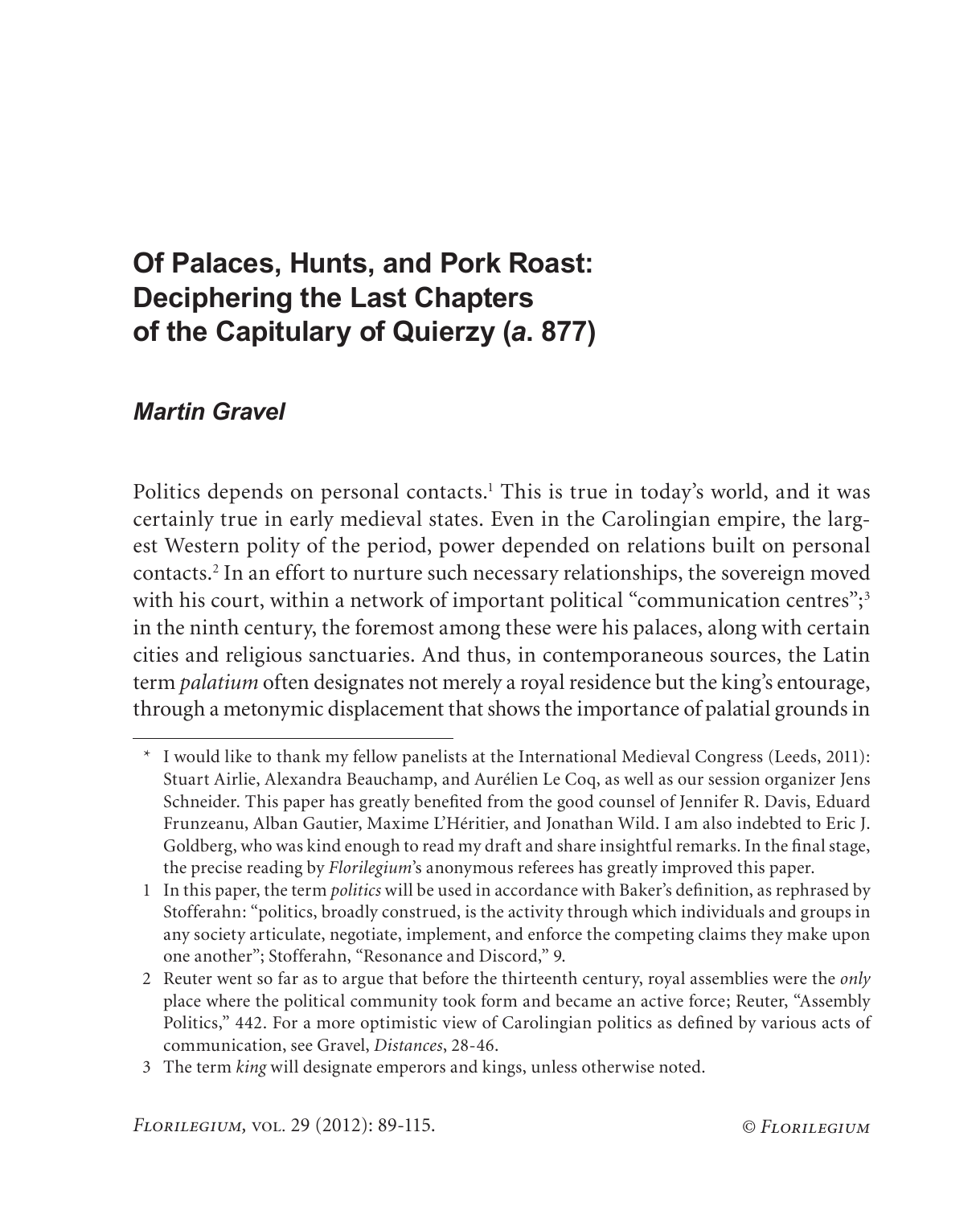defining meeting spaces that were both physical and relational:<sup>4</sup> coming to the palace, one could hope to see and hear the sovereign. This is why research on the movements of kings (*Itinerarforschung*) has been vital to recent historiography.5 It also justifies the considerable efforts invested in the study of palatial sites (*Pfalzforschung*), notably through archaeology.<sup>6</sup> And it coheres with the central role of the concept of 'proximity to the king' (*Königsnähe*) in Carolingian political historiography.7

The significance of a specific palace at a certain time depended on the way the king made use of it and adapted its setting to suit these uses. In his seminal work on Frankish itinerant kingship, Carlrichard Brühl concurred with the principle that early medieval palaces were defined, in part, by the king's recurrent visits, while insisting on the fact that the sites had to be equipped accordingly.<sup>8</sup> Since then, the validity of these considerations has been confirmed. Every historical study of *Pfalzforschung* carefully considers the sojourns of the respective kings, trying to understand why they stayed at a palace at a certain time, how long they stayed, whom they met, and what they did while there.<sup>9</sup> In other words, beyond locating the palaces, unearthing their archaeological remains, and charting the kings' travels from one to another, historians have been trying to determine the changing political relevance of each site.10

This sort of enquiry has its difficulties. The available information seems abundant, but it is fragmentary, and charters, capitularies, and narrative sources permit only partial reconstructions of events. Kings can sometimes be placed at specific

<sup>4</sup> Zotz, "*Palatium publicum*," 73-81. See also Renoux, "Aux marches."

<sup>5</sup> For recent research focused on this subject with respect to the Carolingian empire, see McKitterick, *Charlemagne*, 137-213; and Gravel, *Distances*, 46-71.

<sup>6</sup> In this field, the most important enterprise of the last fifty years has been the project titled *Deutsche Königspfalzen*, conducted at the Max Planck Institut in Göttingen (see bibliography under that title). For a recent report on the research concerning the palaces of the Frankish heartland, see Renoux, "Bemerkungen."

<sup>7</sup> The concept is widely used, but it has rarely been the specific object of enquiry, since its initial development by Gerd Tellenbach, who hypothesized the existence of a Carolingian 'imperial aristocracy' (*Reichsaristokratie*) dependent on its direct relation to the emperor; Tellenbach, *Königtum*. Concerning the relational nature of the early medieval state, see Innes, "People, Places and Power"; Airlie, "The Aristocracy"; and Airlie, "The Palace of Memory."

<sup>8</sup> Brühl, *Fodrum, gistum*, 1:92-93; and Brühl, "Die Herrscheritinerare," 624-25.

<sup>9</sup> For reliable overviews, see Barbier, "Les lieux du pouvoir," and Stieldorf, "Reiseherrschaft."

<sup>10</sup> For two general presentations of the basic theoretical approach, see Barbier, "Le système palatial franc," 248-55; and Zotz, "Pfalzen zur Karolingerzeit," 18-19.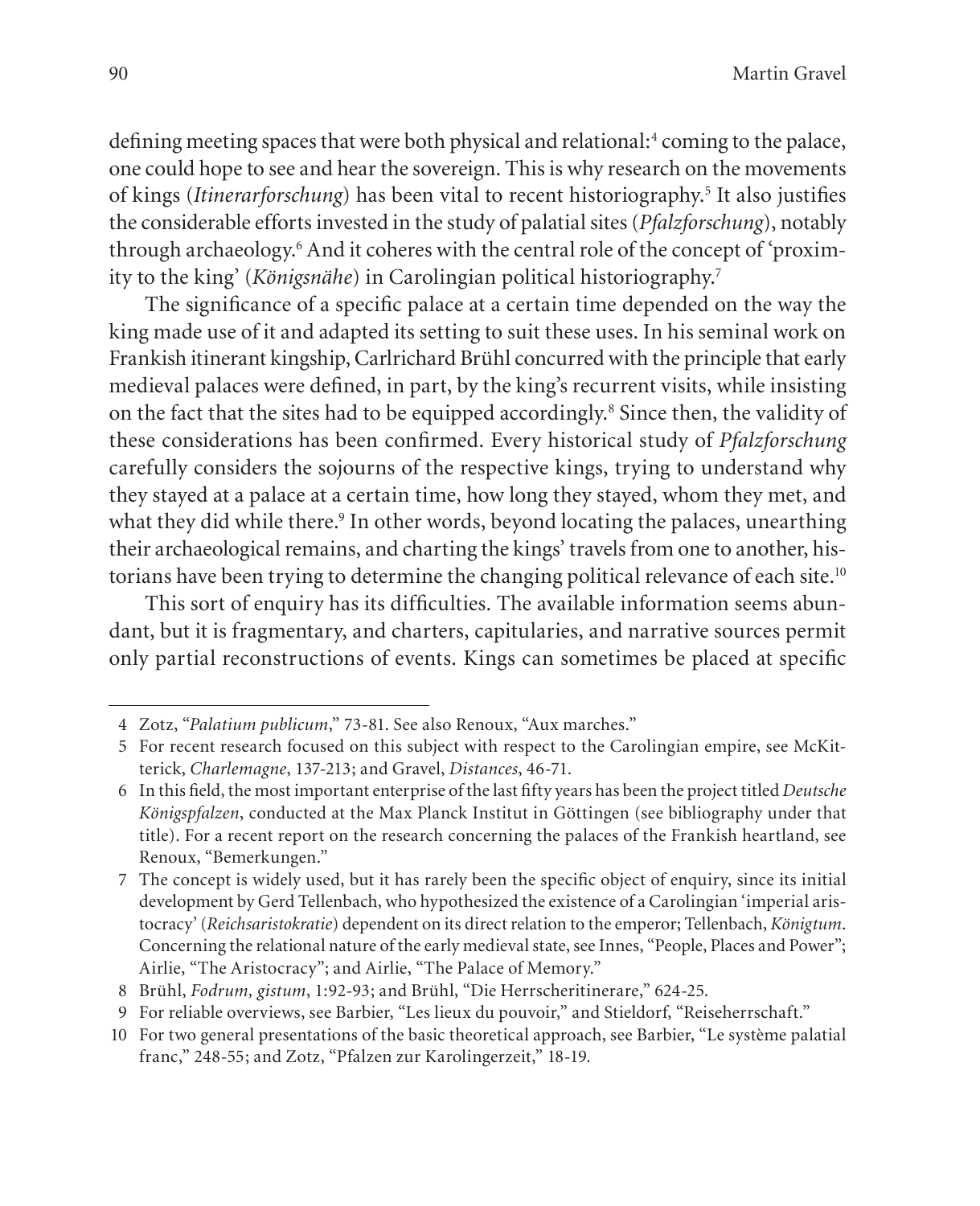locations for specific activities such as court hearings, assemblies, diplomatic consultations, and religious festivals, but the sources rarely touch on the relationship between the sovereign's presence, his actions, and the particular symbolic character of the palace, and thus even the status of such an important palace as Aachen has been a subject of debate. Only recently have most historians been decisively convinced by the arguments of Janet Nelson, among others, in favour of a positive appreciation of the unique position which Aachen occupied in the palace network of the Carolingian empire under Charlemagne and Louis the Pious.<sup>11</sup>

While it is possible to locate the palaces favoured by a king and to develop a general outline of his actions when in residence, contemporaneous sources rarely reveal precise information about the political character of a *palatium,* or about the features that distinguish it from another *palatium,* or a *villa,* or a *curtis.* The symbolic significance of a palace is difficult to circumscribe.12 Consequently, every piece of textual evidence that might bring clarity should be scrutinized, especially if it helps promote an understanding beyond the basics of the number and duration of the stays.

Chapters 32 and 33 of the famous capitulary of Quierzy provide some of these rare textual clues.<sup>13</sup> As a whole, the document records the proceedings of an assembly held in June 877 by the emperor Charles the Bald. It has been thoroughly discussed as a major piece of evidence for the so-called feudal transformation,<sup>14</sup> but its last two chapters have not received much attention.15 This should be corrected.

The situation that brought about the Quierzy assembly and resulted in the composition of the capitulary was a very difficult one for Charles the Bald. After the death of Emperor Louis II, Charles had claimed the imperial title and spent half a year in Italy, from September 875 to April 876.<sup>16</sup> This was a dangerous gamble. His

<sup>11</sup> Nelson, "Aachen as a Place of Power."

<sup>12</sup> Efforts have been made in that direction, for example, Depreux, "Le 'siège du royaume'"; Zotz, "*Palatium publicum*"; and Ehlers, "Having the King."

<sup>13</sup> Chapter references are to the standard edition: *MGH Capit. II*, 355-61, no. 281.

<sup>14</sup> For a recent historiographical report that reaches back to Montesquieu, see Guillot, "Dans l'avant Xe siècle," 478-82.

<sup>15</sup> Curiosity has sometimes been expressed but has not led to publications; see Devisse, *Hincmar*, 2:820 n. 681.

<sup>16</sup> What follows depends mainly on the Annals of St. Bertin, which have been analysed in Nelson, *Charles the Bald*, 221-53. For a recent biographical study of Louis the Stammerer, see McCarthy, "Power and Kingship."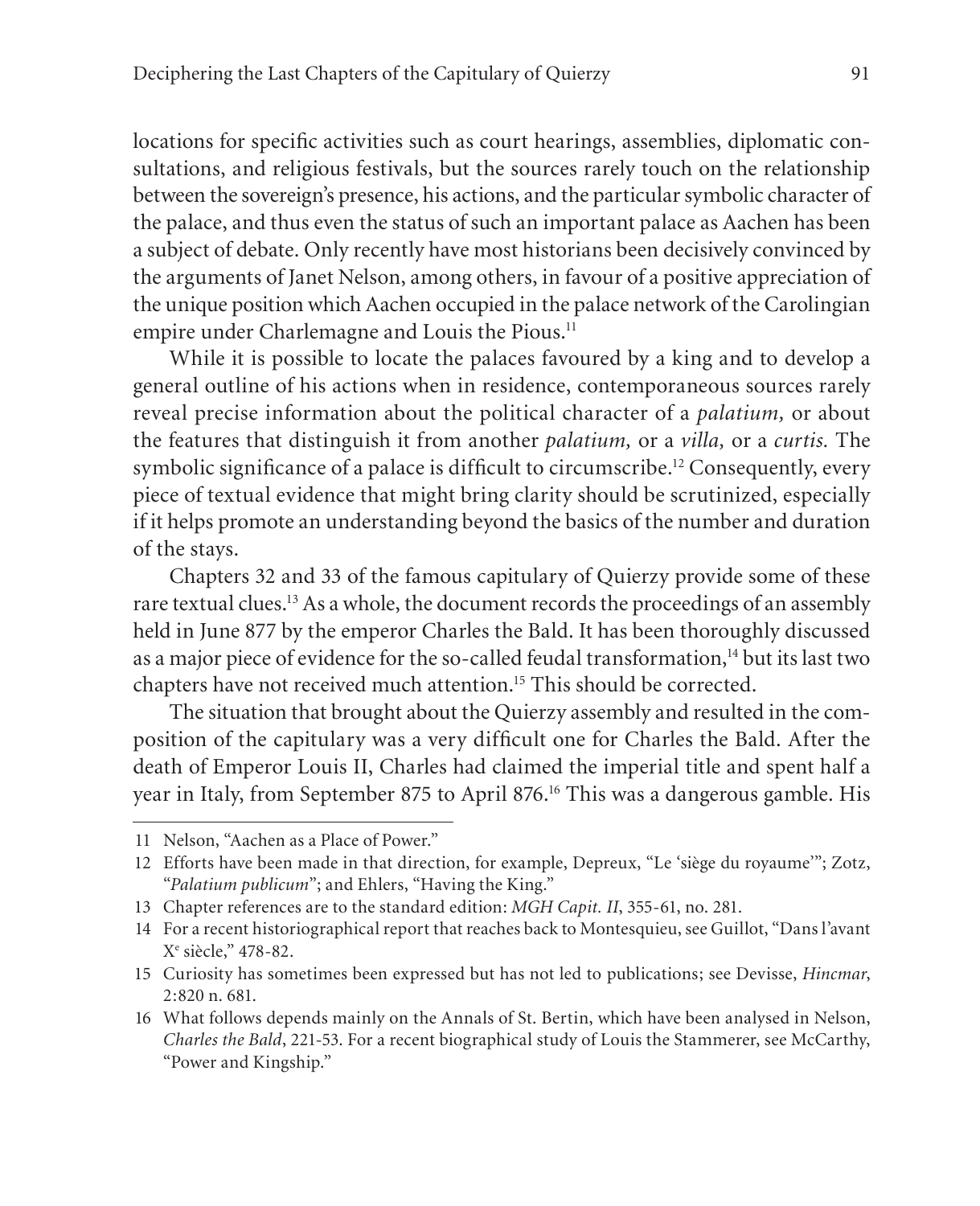half-brother Louis the German took the opportunity to invade the northern part of his kingdom, going so far as to celebrate Christmas at Attigny, one of Charles's most frequented palaces.17 Louis the German died the following summer, but Charles's difficulties on the eastern frontier of his realm were not over. Hoping to profit from his brother's death, he tried to take control of all Lotharingia, but in September 876, his army was routed by Louis the Younger's host at Andernach, near Koblenz,<sup>18</sup> and his last efforts to gain control of the former realm of Lothar II (†869) thus met with failure as he was humiliated twice, by the occupation of his palace and a devastating military defeat. Charles also had to face serious opposition from within his own realm, notably because his sons were prone to revolt. Charles the Child served as the figurehead of an Aquitanian uprising in 863, and a year earlier, Louis the Stammerer had allied himself with the Bretons and moved against his father's interests in Neustria.19 Even Charles's third son, Carloman, who had been tonsured at an early age, served as the political leader of an opposition movement in Lotharingia following the 869 annexation. Carloman grew close to Louis the German, who tried to use him against his father, even after Carloman had been blinded for his rebellious actions.20 Yet Charles had to suffer additional indignities from his children: two of his sons married without his consent, and his eldest, twice-widowed daughter eloped with the unruly Count Baldwin of Flanders.<sup>21</sup>

These setbacks and difficulties were still fresh when Charles decided to return to Italy in the spring of 877. Carloman's actions had reminded him that sons could become their father's enemies, and his brother and nephew had just shown their readiness to invade his territory. The lords of the realm were prepared to support these familial adversaries, notably in Lotharingia, where Charles had not been able to gain the support of the *potentes.* On top of all this, Charles was in poor health. Therefore, organizing his succession was very much on the agenda, and he hoped that his second

<sup>17</sup> This was clearly an important nexus for the second part of his reign since he was at Attigny almost every year from 859 to 874; see Barbier, "Palais et fisc," 138-44.

<sup>18</sup> Louis the German had three adult sons and heirs: Carloman (†880), Louis the Younger (†882), and Charles the Fat (†888).

<sup>19</sup> McCarthy, "Power and Kingship," 45-48.

<sup>20</sup> Nelson, "A Tale of Two Princes," 111-15. McCarthy, "Power and Kingship," 35-36.

<sup>21</sup> Joye, *La femme ravie*, 449-58.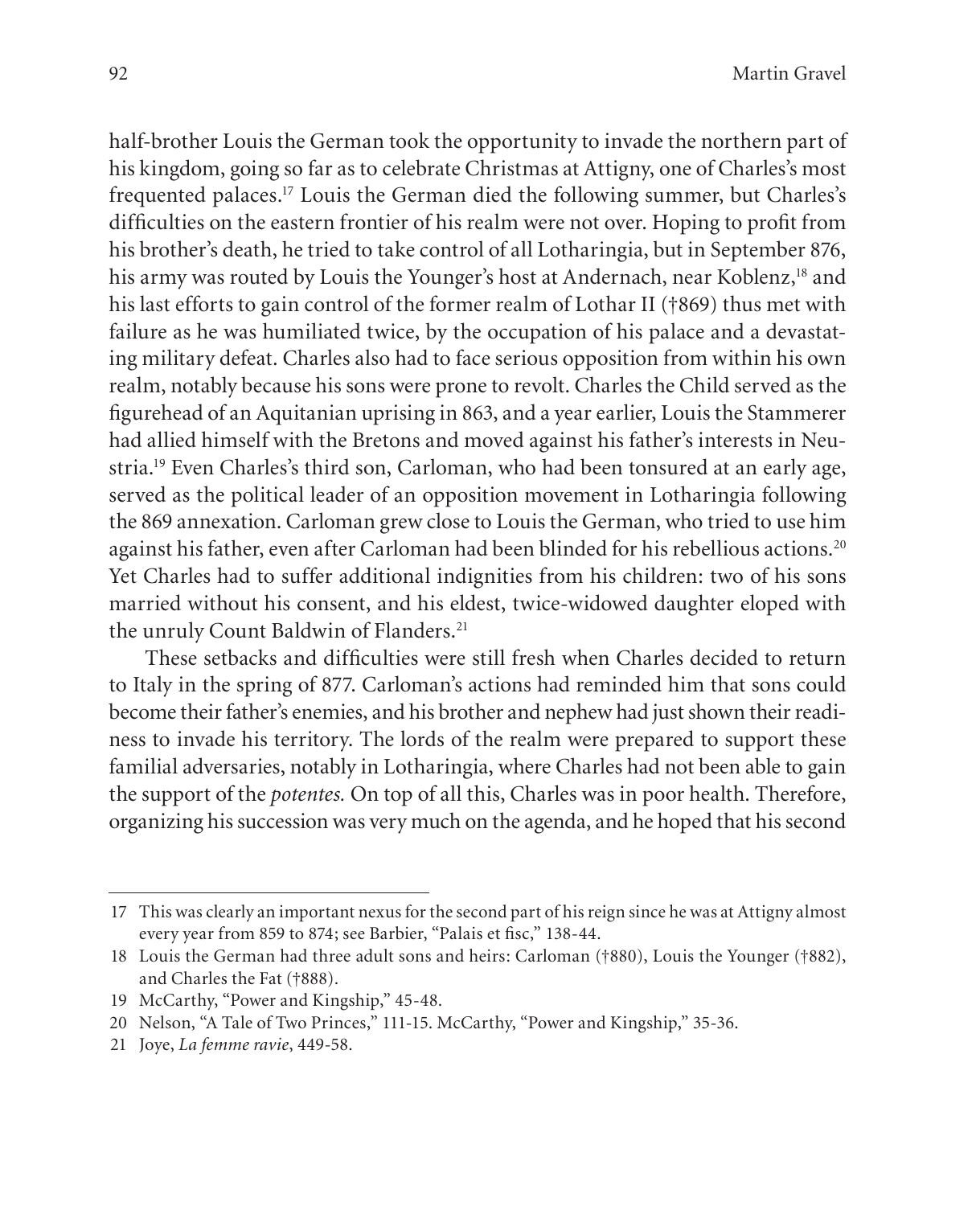wife, Richildis, would provide him with a new heir to rival Louis the Stammerer.<sup>22</sup> Nevertheless, in the spring of 877, Charles decided to lead his army to Italy, apparently to fight the Muslim pirates who were harassing the coastal lands of the papal state.<sup>23</sup>

Sickness and death, invasion and revolt, tensions between the queen and the heir apparent — these difficulties determined the discussions of the Quierzy assembly of June 877, which was called to establish how Charles's realm was to be administered during his imminent, dangerous Italian campaign. Given that Charles wanted to reduce the potential for problems during his absence, the capitulary must be read as a series of preventative measures specific to this context.

It is therefore no surprise that the Quierzy proceedings did not have much impact after the death of Charles the Bald — although historians long considered it a farreaching piece of legislation, which supposedly stabilized the (alleged) concessions made by Charles to the aristocratic families who held high, secular offices.24 Medieval copyists and their patrons, however, were less interested: the transmission of this capitulary depends on a single, early seventeenth-century edition (1623) based on a single manuscript, now lost.25 Hincmar made two references to it after Charles's death, first in a letter to Louis the Stammerer, and then in the *ordo* of Louis's coronation.26 Thereafter, except for one short, verbatim citation in the coronation *ordo* of 882, it disappears from the textual record.

It follows that this capitulary can hardly be read as a determinative statement of feudal hereditary succession, though this reading has encouraged its incomplete and uneven treatment. Legal historians have so much focused on the section of the capitulary where the emperor's statements are answered by the *fideles* (cap. 1-9) and on the

<sup>22</sup> Nelson, "La mort," 58-61. Kasten, *Königssöhne*, 456-65. For Richildis as a shrewd player in this political game, see Brühl, "Karolingische Miszellen I," 355-70.

<sup>23</sup> Organizing an efficient response to the Muslim threat in Italy had been a serious problem since Lothar's reign; see Zielinski, "Reisegeschwindigkeit." Nelson points out that in the year following Charles's final Italian campaign of 877, the Muslim forces took Syracuse and conquered Sicily; Nelson, *Charles the Bald*, 248.

<sup>24</sup> See note 14. Among legal historians who consider the capitulary from this angle, see Fałkowski, "La monarchie en crise," 334-35. This reading tends to be taken for solid, historical fact; see Schneidmüller, "Quierzy," 368.

<sup>25</sup> *Karoli Calvi*, ed. Sirmond, 424-41. Nothing is known of the lost manuscript.

<sup>26</sup> Hincmar, "Ad Ludovicum Balbum regem," *PL* 125:983D-990B. *Ordines* of 877 and 882: *Ordines coronationis*, ed. Jackson, 1:110-23, 130-32.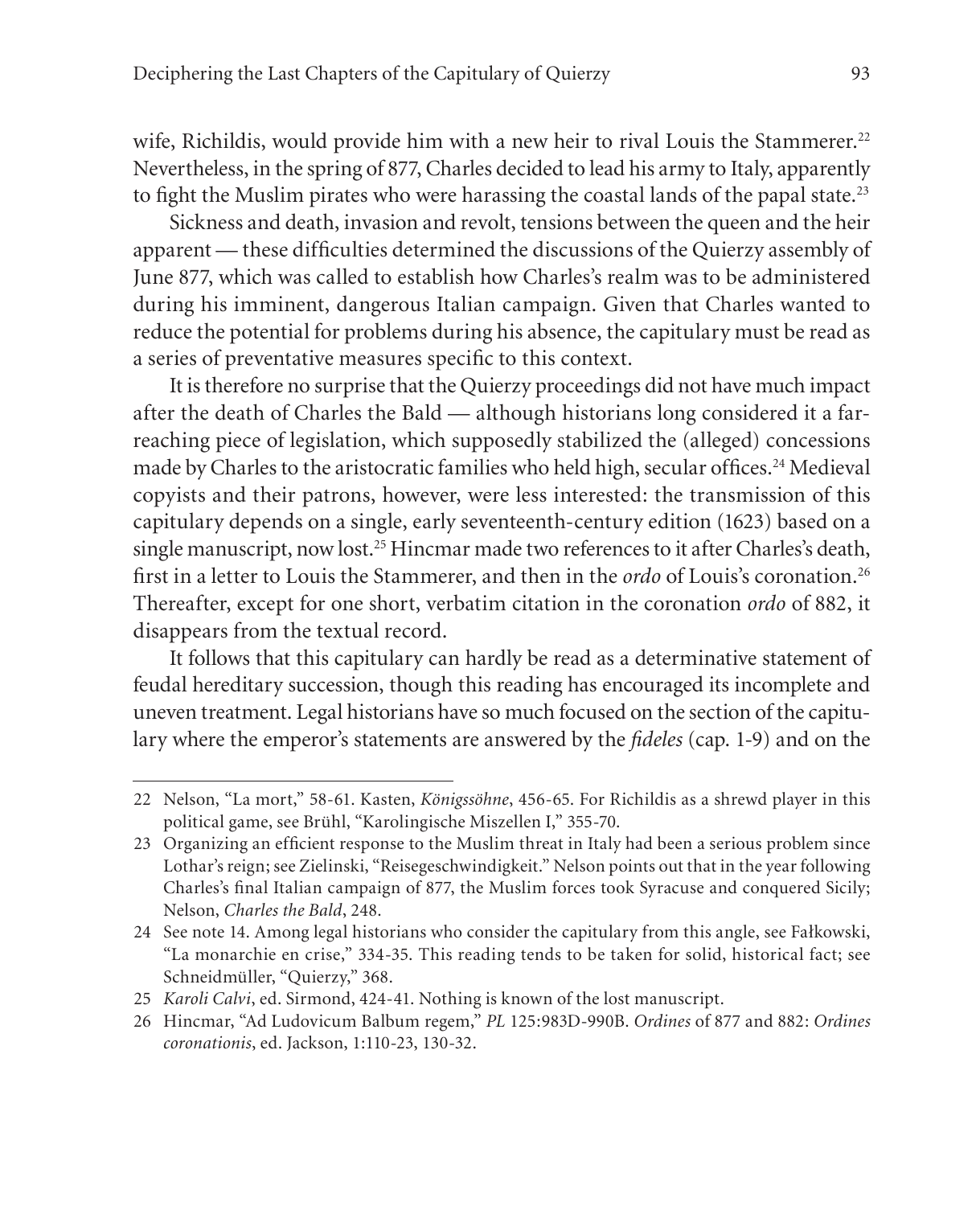excerpts read to the attendees (*coram populo*)<sup>27</sup> that their analysis has largely neglected the rest (cap. 10-33).<sup>28</sup> The final two chapters, however, offer rare information concerning symbols of power and the specific situation in the year 877. Charles here limited the range of his son's activities at certain palaces and estates and in some forests.

The full text of these final two chapters reads as follows:

32. Here are those of our palaces in which our son shall not stay, if there is no necessity [to do so], and the reserves in which he shall not go hunting. Quierzy and its reserve are entirely off-limits. Likewise Servais and all the Laonnois. Likewise Compiègne and Cuise. Likewise Samoussy. He shall not accept pigs from the estate of Orville, nor can he hunt there, unless he is passing through [the area]. He can hunt a little at Attigny. At Ver, he can accept only pigs. The Ardennes are entirely off-limits, unless [he is] passing through. And likewise the estates [assigned] to our service. At *Ligurio*, he can accept pigs and wild beasts. Herstal and its reserve are entirely off-limits. At *Lens*, *Wara*, and *Astenido*, he can take both wild beasts and pigs. At *Rugitusit*, *Scadebolt*, and *Launif*, only if [he is] passing through, and as little as possible. Likewise at Crécy. At *Lisga*, he can accept only pigs.

33. Thus, for each reserve, Adelelmus will have to know exactly how many pigs and wild beasts have been hunted down by our son.29

 33. Ut Adelelmus de forestibus diligenter sciat, quot porci et feramina in unaquaque a filio nostro caciata fuerint; *MGH Capit. II*, 361, no. 281, cap. 32-33, reproducing the 1623 capitulary edition *Karoli Calvi,* ed. Sirmond, 424-41.

<sup>27</sup> *MGH Capit. II*, 361-63, no. 282. This sole other document issuing directly from the proceedings of the Quierzy assembly also comes from a lost manuscript, originally bound in Paris, Bibliothèque nationale, MS lat. 4671 (early tenth century). This codex was stolen and cut in three in 1840-1844; only two parts were later retrieved. The last recorded consultation of the lost part was by Georg H. Pertz, in the early nineteenth century; see Mordek, *Bibliotheca capitularium*, 540-45. This text was part of the manuscript used by Sirmond; see note 25.

<sup>28</sup> See Bourgeois, *Le capitulaire de Kiersy-sur-Oise*; and Guillot, "Dans l'avant Xe siècle." An early reaction can be found in Devisse, *Hincmar*, 2:818-20.

<sup>29 32.</sup> In quibus ex nostris palatiis filius noster, si necessitas non fuerit, morari vel in quibus forestibus venationem exercere non debeat: Carisiacus penitus cum forestibus excipitur; Silvacus cum toto Laudunensi similiter; Compendium cum Causia similiter; Salmonciacus similiter; in Odreia villa porcos non accipiat et non ibi caciet, nisi in transeundo; in Attiniaco parum caciet; in Verno porcos accipiat tantum; Arduenna penitus excipitur, nisi in transeundo; et villae ad servitium nostrum similiter; in Ligurio porcos et feramina accipiat; Aristallium cum foreste penitus excipitur; in Lens et Wara et Astenido et feramina et porcos capere potest; in Rugitusit, in Scadebolt, in Launif tantummodo in transitu, et sicut minus potest; in Crisiaco similiter; in Lisga porcos tantum accipiat.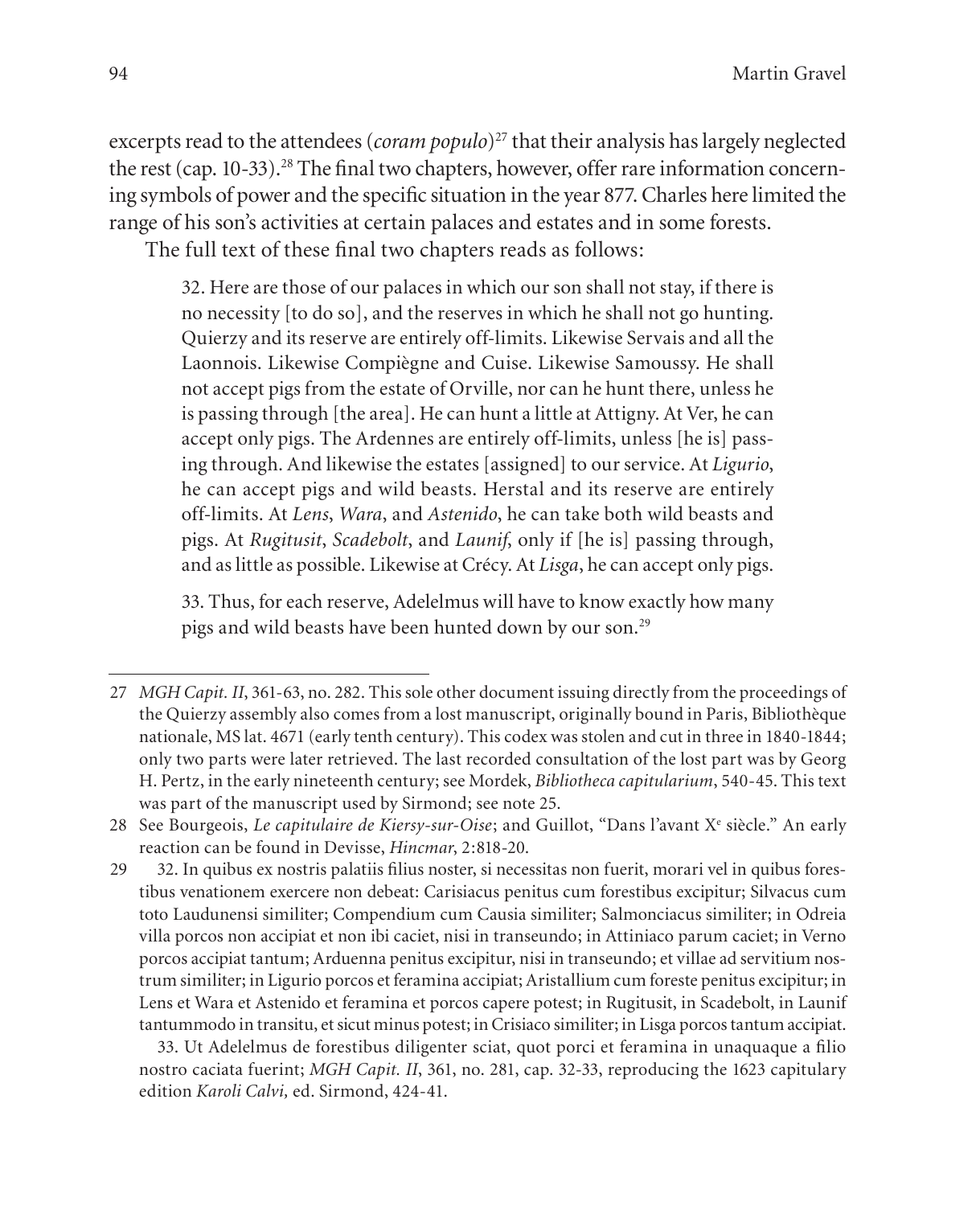The translation reflects a number of difficulties:

First, while certain place names can be assigned to specific locations and have been translated directly in the text, others pose identification problems and have been left in their original Latin form; they will be discussed below.

Secondly, *Adelelmus* cannot be identified with absolute certainty, since the name was common. It is highly probable, however, that he was the count of Laon, one of the major political figures in the realm during Charles the Bald's last years.<sup>30</sup> As will be seen below, the city of Laon is strategically located within the area defined by the palaces and reserves mentioned in chapter 32, including the Laonnois reserve. This suggests that Charles chose Count Adelelmus to keep an eye on his son because he had a vested interest in the protection of the local resources.<sup>31</sup> This identification is supported by the fact that the same name occurs among the counts responsible for giving counsel to Louis during his father's absence.32

Third, the Latin *forestis* is here translated as 'reserve' to designate protected, limited-access hunting grounds.33 *Forestes* as 'reserves' should be distinguished from the *brogili* (Fr. *breuils*), which were enclosed hunting parks.<sup>34</sup>

Fourth, it seemed better to translate *feramina* as 'wild beasts' than as 'game,' because the latter can designate not only the animals on the hoof but also their meat. In the text, two of three verbs (*capere* and *caciare*) used in conjunction with *feramina* indicate catching and hunting live animals; moreover, chapter 32 opens with a clear mention of the hunt (*venationem exercere*).

Fifth, there are six occurrences of the term *porci,* each designating domesticated pigs, not wild boar.35 Indeed, the text distinguishes between *porci* and *feramina,* without any implication that wild boar were being singled out from other wild animals*.* 36

<sup>30</sup> Nelson, *Charles the Bald*, 249-50. See also McCarthy, "Power and Kingship," 72.

<sup>31</sup> I am grateful to Josiane Barbier for this suggestion*.* By creating such a tension between Louis and Adelelm, Charles seems to be following a political strategy typical of Carolingian government since Charlemagne; see Gravel, *Distances,* 254-68. For a detailed study, see Davis, *Charlemagne's Practice of Empire*.

<sup>32</sup> *MGH Capit. II*, 359, no. 281, cap. 15.

<sup>33</sup> Petit-Dutaillis, "De la signification du mot 'forêt'."

<sup>34</sup> Guizard-Duchamp, "Les parcs à gibier." On the Carolingian *brogili*, see Hauck, "Tiergärten," 32-50.

<sup>35</sup> For a different reading, see Barbier, "Palatium, fiscus, saltus," 201, 217; Giese, "Die designativen Nachfolgeregelungen," 484; Goblet d'Alviella, *Histoire des bois*, 98; and Pécheur, *Annales*, 1:485.

<sup>36</sup> Stags, aurochs, and bears were also beasts fit for the king's hunt; see Delort, "Les facteurs," 85-86; and Delort, *Les animaux*, 130-31.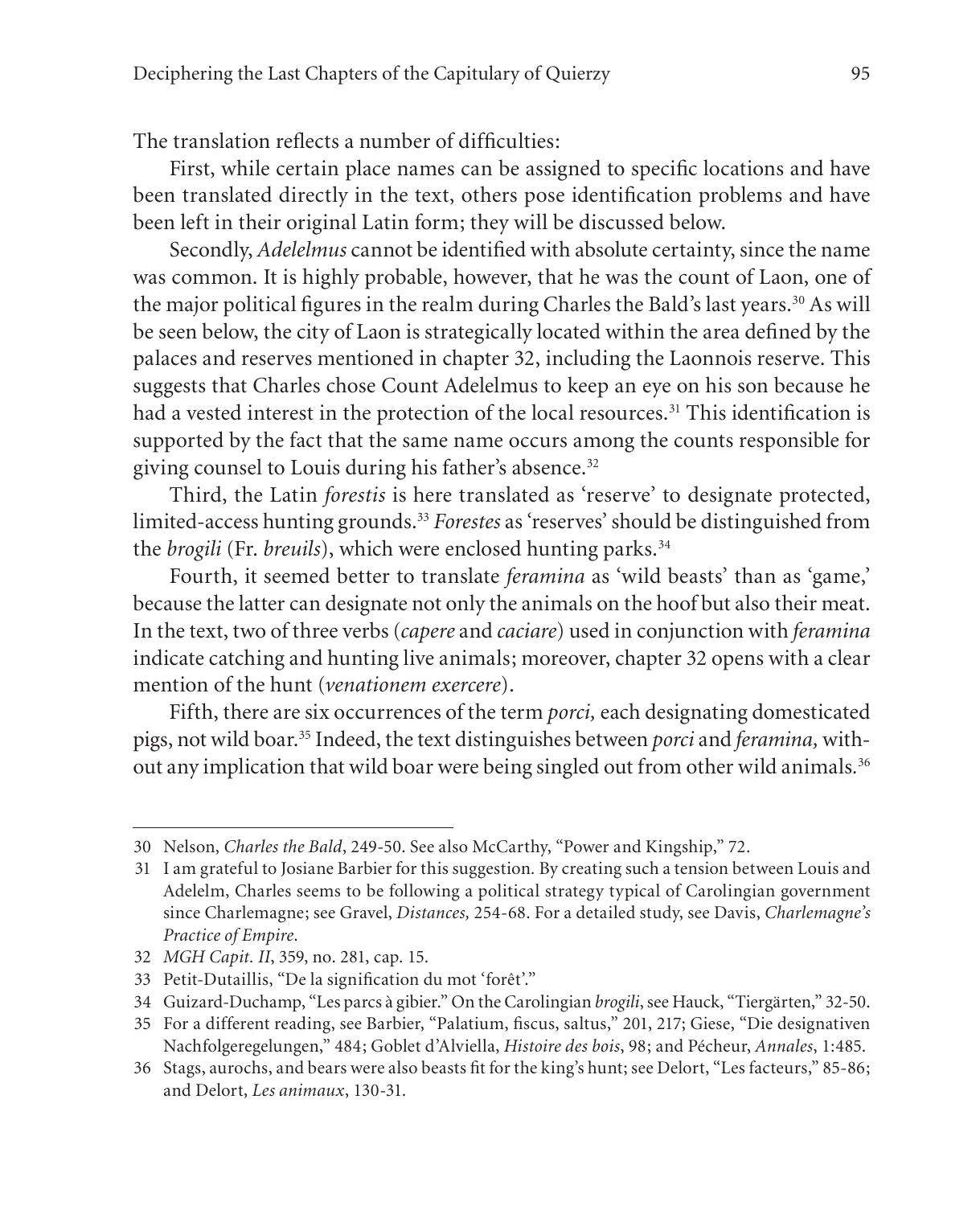Moreover, when *porci* are mentioned without *feramina* being involved, the verb used is *accipere* (three occurrences). Verbs that bring the hunt to mind (*capere, caciare*) are used only in reference to *feramina.* External arguments also support this reading. The central importance of pork at the Frankish aristocratic table is well attested, both in written and archaeological sources.<sup>37</sup> Contemporaries could distinguish boars from pigs: using an adjective (*indomitus*) was a possibility, and the classical Latin term (*aper*) is not unheard of in Carolingian documents.<sup>38</sup> In addition, a charter concerning Scadeholt [*Scadebolt*], one of the estates listed in chapter 32 of the capitulary, mentions the pigs that were raised and fattened on its premises.<sup>39</sup> Thus, it is clear that in the capitulary of Quierzy, *porci* are domesticated pigs.<sup>40</sup>

It appears, then, that Charles wanted to restrict his son's access to his palaces, his hunting grounds, and his pigs. But the question remains: why was this important enough to justify an addition to an already long and complex set of arrangements for the king's absence? Until recently, scholars have interpreted these two chapters in terms of the requirements of animal husbandry. Carolingian monarchs allegedly had difficulty feeding their court — was this not the reason why they kept moving from one place to another? — and consequently, Charles had to make sure Louis and his men would not deplete his stores while he was away.<sup>41</sup> That the details of

<sup>37</sup> Early ninth-century inventories taken from the *Brevium exempla* show that in four royal palaces of northern Francia, pigs were more numerous than any other domesticated animals; see Martino, "La comida y la bebida," 185-86. For the archaeological demonstration of the prime importance of fresh pork at the lord's table, especially in the Frankish North before the eleventh century; see Audoin-Rouzeau, "Élevage et alimentation," 145-46. See also Audoin-Rouzeau, "Compter et mesurer," 292-93, 298-99.

<sup>38</sup> Most references in the capitularies are to domesticated pigs. In one exceptional case, the text uses the adjective *indomiti* to specify that the *porci* are wild animals; *MGH Capit. II*, 134, no. 233, cap. 21. *Aper* is used in other sources, notably chronicles and panegyric poetry; see Goldberg, "Louis the Pious," 626, 629-30. However, it is also in the Salic Law; *Pactus legis salicae* 33,5: *MGH LL nat. Germ.* 4.1, p. 125.

<sup>39</sup> Einhard's charter for the monastery of St. Peter in Gent; see Pirenne, "Note sur un manuscrit," 135- 36. Acts written in this region sometimes mention pigs that were fattened in the forests, for example, *Recueil des chartes de l'abbaye de Stavelot-Malmedy*, 1:107-109, no. 43; 126-29, no. 53; 136-38, no. 57.

<sup>40</sup> Pigs and boars were quite distinct from each other. Occasional crossbreeding had limited consequences, as archaeozoological data show; see Audoin-Rouzeau, "Compter et mesurer," 292-93 n. 16.

<sup>41</sup> For early, decisive mentions, see Fustel de Coulanges, *Nouvelles recherches*, 435-36; Bourgeois, *Le capitulaire de Kiersy-sur-Oise,* 141; and Goblet d'Alviella, *Histoire des bois*, 97-98. For more recent reaffirmation, see Kasten, *Königssöhne*, 464; Barbier, "Palatium, fiscus, saltus," 217-18; and Brühl, *Fodrum, gistum*, 1:85-87. Barbier has later insisted on the political justification of royal itinerancy; Barbier, "Les lieux du pouvoir," 241.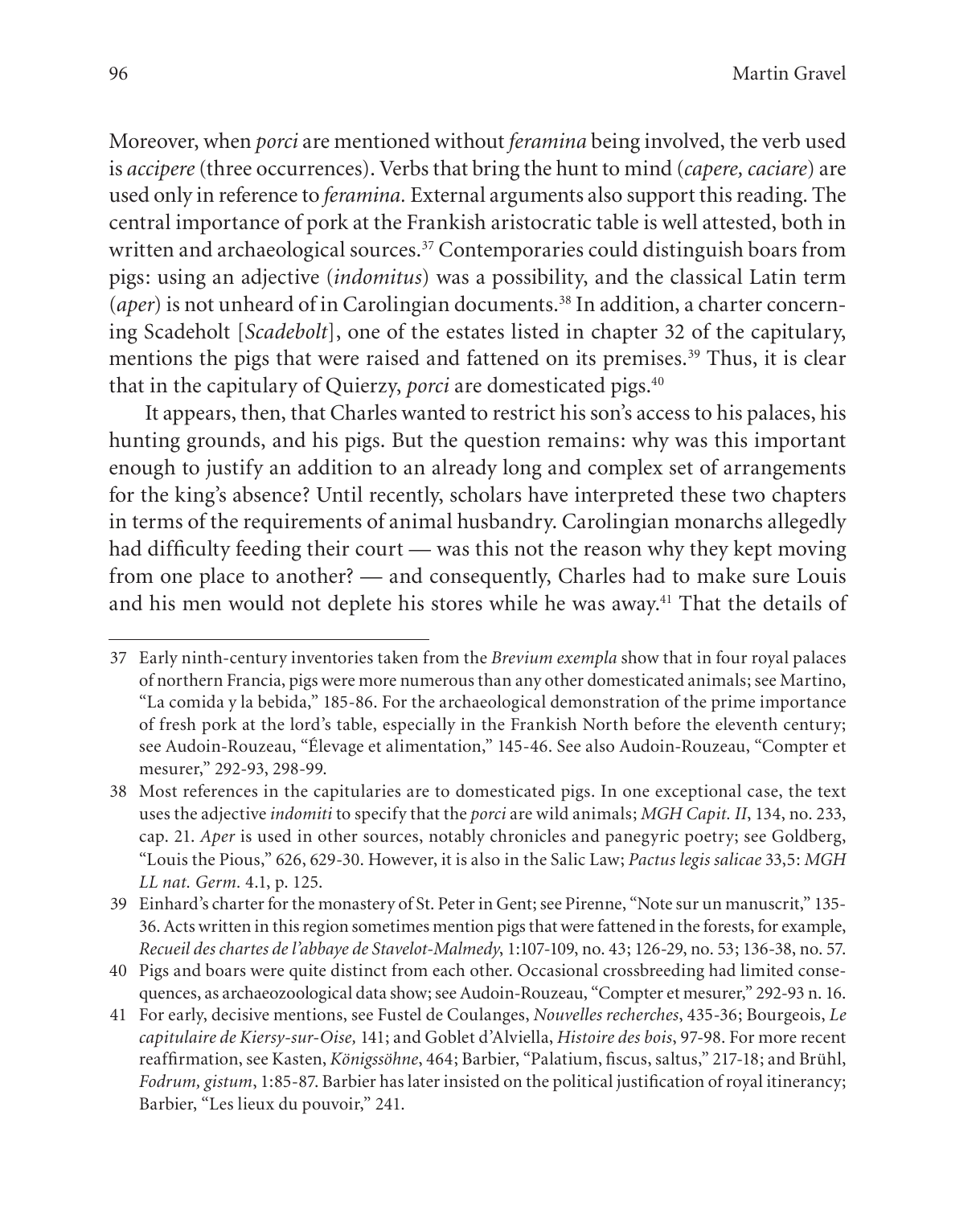chapter 32 were determined by the state of supplies and by Charles's hunting plans for the following autumn is reasonable but not entirely convincing.

First of all, it is incompatible with the capitulary as a whole, which concerns politics, not resource management. Secondly, it suggests that Charles the Bald planned to hunt on a vast scale, even though he could not expect to return from Italy before the autumn season was well under way.42 Moreover, it does not explain why pigs are singled out among the many staples subject to careful management by royal stewards,43 and if preserving resources was the goal, one would expect the capitulary to mention the monasteries and episcopal cities where Charles often stayed, using their supplies.44 Lastly, research has shown that itinerancy was not forced upon the Carolingian royal court because it was incapable of maintaining itself in the same place over an extended period of time.45 This implies that the effect of food restrictions on the choice of the king's residence should not be exaggerated, especially in relation to hunting, since its contribution to the royal and aristocratic table was very limited.46 For the Carolingian kings, the purpose of hunting was not to bring back supper, nor was it simply an aristocratic pastime: it was a rite of power and an occasion to engage in politics.<sup>47</sup> Thus, the traditional economic and administrative explanation of chapters 32 and 33 is unsustainable. Instead, given the political context sketched above, it appears that Charles may have tried to block his son's access to royal palaces and hunting grounds and thus to limit his heir's capacity to

<sup>42</sup> Hunting is a year-round activity, but it has high seasons; for details, see Bord, *La chasse*, 281-89. The Carolingians favoured late summer and autumn; Goldberg, "Louis the Pious," 642-43. Charles the Bald's known hunting expeditions are not geographically dispersed. The Annals of St. Bertin report his eight hunts between 865 and 873: five at Orville, two in the Ardennes, and one at Cuise; see Goldberg, "Louis the Pious," 643.

<sup>43</sup> The most comprehensive contemporary written evidence on their variety is to be found in the *Capitulare de villis*.

<sup>44</sup> Brühl, "Königspfalz und Bischofstadt," 163-66.

<sup>45</sup> For a recent, comprehensive argument against this classic, albeit erroneous, view of Carolingian itinerant kingship, see McKitterick, *Charlemagne*, 171-78; and Le Jan, "Espaces sauvages," 45-52.

<sup>46</sup> Archaeozoological research has shown as much; see Gautier, "Manger de la viande," 288-89; and Guerreau, "Les structures de base," 27. About 60% of the bones in the refuse of the royal hunting lodge of Wellin in the Ardennes are from domesticated pigs; see Devroey, *Économie rurale,* 92.

<sup>47</sup> Le Jan, "Espaces sauvages," 37-38. Devroey, *Économie rurale*, 91-94. Hunting developed in that direction during Louis the Pious's imperial reign; see Goldberg, "Louis the Pious"; and Guizard-Duchamp, "Louis le Pieux." Eric Goldberg is currently working on a book about hunting and its political significance in the early Middle Ages.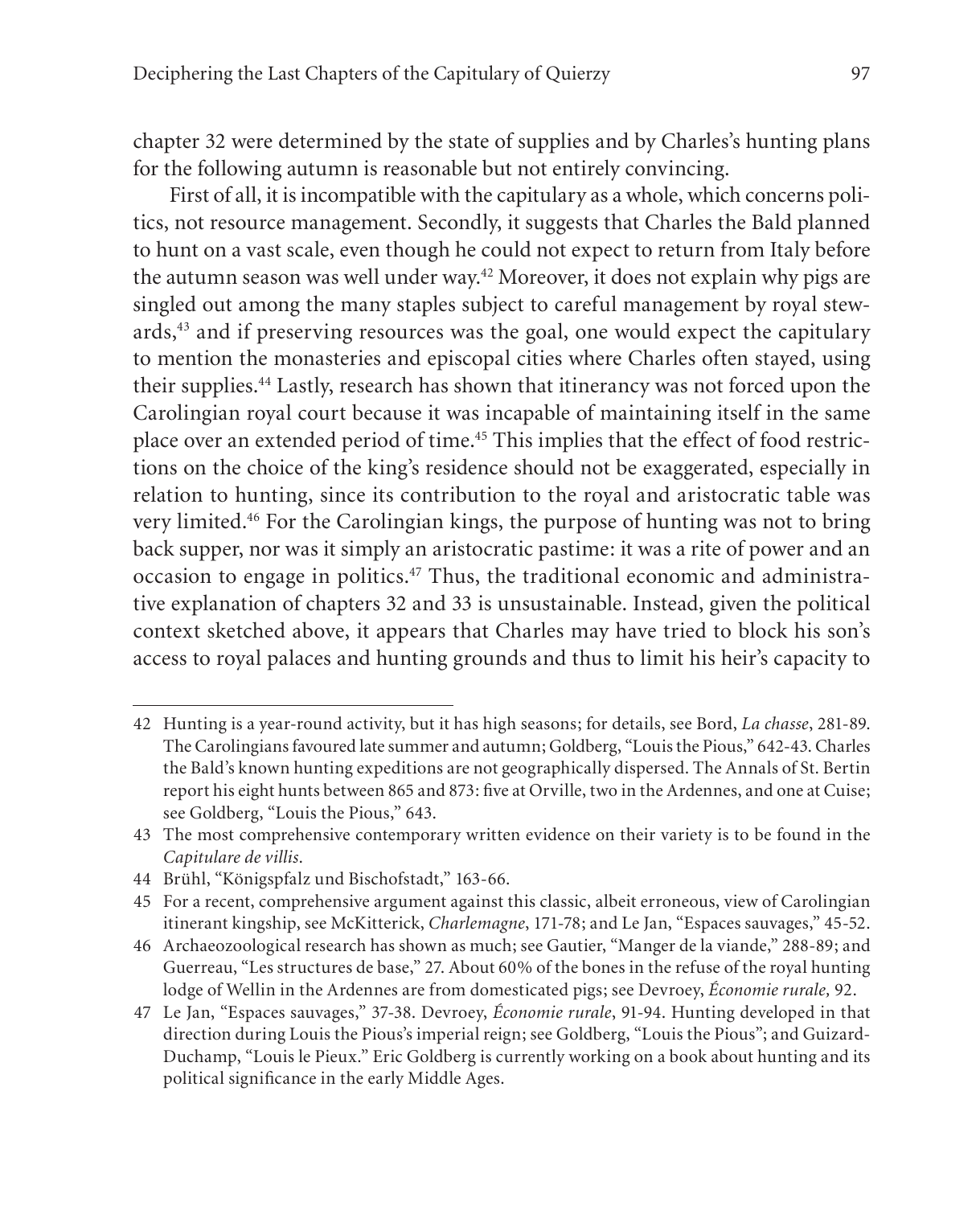strengthen his aristocratic support. He did not want Louis to gain political profit from his absence; he did not want him to become a competitor to himself and to the son Richildis might give him.<sup>48</sup>

Further analysis of the text offers decisive support for this argument, but this depends on the identification of the palaces, estates, and hunting grounds named in the capitulary. Most of them are easily located. The June 877 assembly took place at the palace of Quierzy (*Carisiacus*), now Quierzy-sur-Oise (dép. Aisne). Servais (*Silvacus*) is another important palace, now a French commune of the same name (dép. Aisne); it is located in the region dominated by the city of Laon (adj. *Laudunensis*). Compiègne (*Compendium*) (dép. Oise), with the nearby forest of Cuise (*Causia*)49 is also a major palatial site of the late ninth century, as are Samoussy (*Salmonciacus*) (dép. Aisne), Orville (*Odreia villa*) (dép. Pas-de-Calais),50 Attigny (*Attiniacum*) (dép. Ardennes), and Ver (*Vernum*) (dép. Oise).51 All of them are frequently mentioned in the contemporaneous sources, and their Latin names are well attested. The same can be said of the vast Ardennes forest (*Arduenna*)<sup>52</sup> and of the palaces of Herstal (*Aristallium*) (prov. Liège) and Crécy (*Crisiacum*) (dép. Somme).53 Thus, more than half of the sites mentioned in chapter 32 can be located with certainty. Collectively, they are some of the most important palaces in the northeastern part of Charles the Bald's Frankish kingdom, and most of them are either mentioned in relation to a reserve or known for having one nearby.<sup>54</sup> They are all royal residences

<sup>48</sup> Richildis may have influenced the restrictions imposed on Louis; see Brühl, "Karolingische Miszellen I," 365-66.

<sup>49</sup> It has been called the Forêt de Compiègne since the seventeenth century; see Lambert, *Dictionnaire topographique du département de l'Oise*, 152-53, no. 998.

<sup>50</sup> De Loisne, *Dictionnaire topographique du département du Pas-de-Calais,* 285. Orville must not be confused with Autreville (*Audriaca villa*) (dép. Aisne), a location which does not appear in the Quierzy capitulary; Bautier, "Les itinéraires des souverains," 100 n. 17. *Actes de Louis II le Bègue*, xxiv n. 1.

<sup>51</sup> Since 1935, Ver-sur-Launette; see Lambert, *Dictionnaire topographique du département de l'Oise*, 592, no. 3716.

<sup>52</sup> For a comprehensive study of this forest in the early Middle Ages, see Noël, "Deux grandes forêts." It was split between east and west at Meersen in 870, using the river Ourthes as the dividing line; Gorissen, "Encore la clause." Thus, the capitulary of Quierzy is concerned with the western part of the forest.

<sup>53</sup> Since 1635, Crécy-en-Ponthieu; Garnier, *Dictionnaire topographique du département de la Somme*, 271-73.

<sup>54</sup> On the forests near Orville and Crécy, see Barbier, "Palatium, fiscus, saltus," 210-11, 287-88.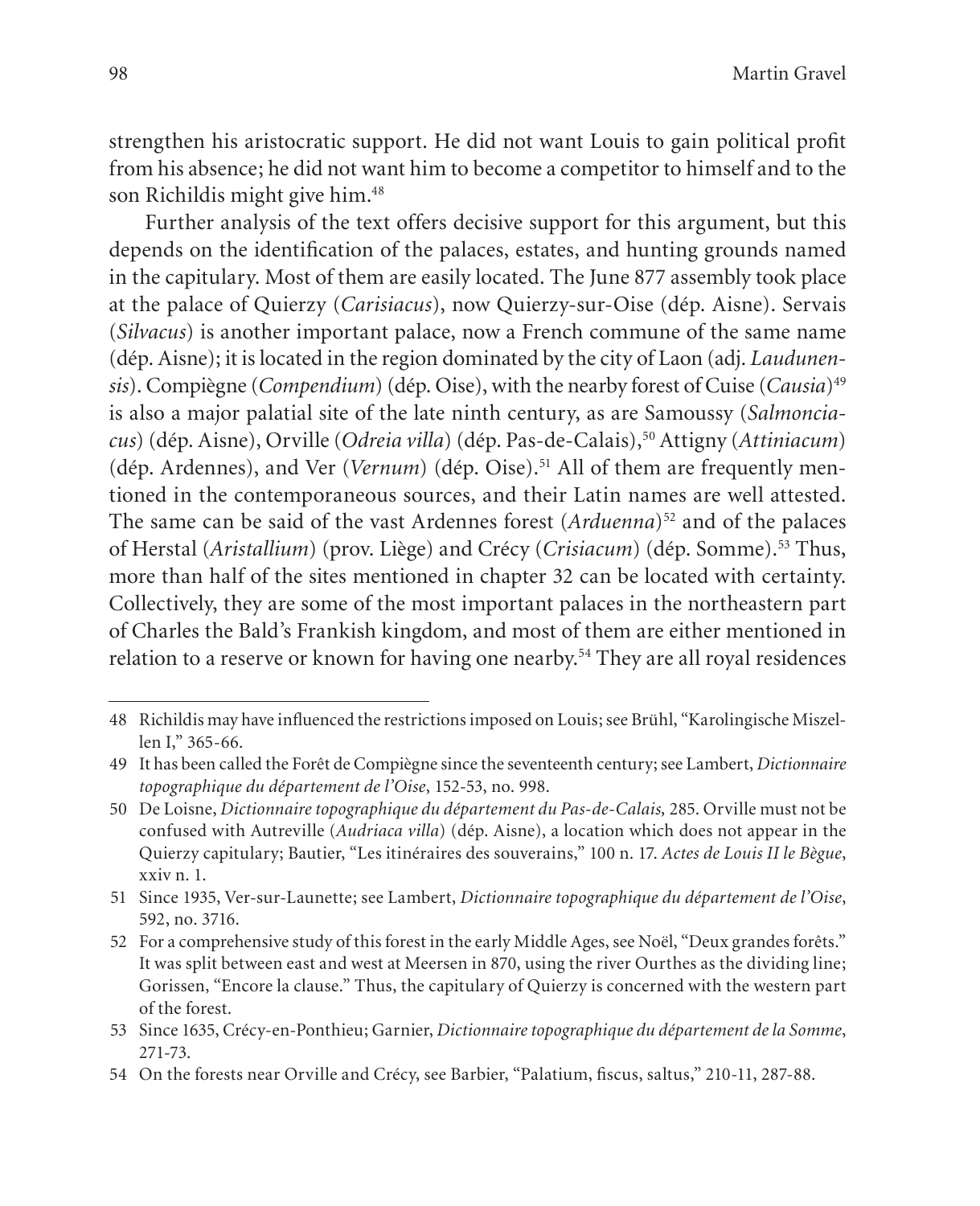and hunting grounds — which is not surprising, given that the first and principal provision of chapter 32 is the prohibition against Louis the Stammerer's staying or hunting in these places.

There remain eight place names — *Ligurium*, *Lens*, *Wara*, *Astenido*, *Rugitusit*, *Scadebolt*, *Launif*, and *Lisga* — for which definitive identifications are lacking.55 A partial solution to this problem may lie in the text, where six of these place names are combined in two sets of three, implying that the sites are located close to each other. This observation has not previously been brought to the fore, and there has not been any detailed analysis of its implications,<sup>56</sup> but this deductive path leads to more likely identifications than the approaches which have generated the prevalent hypotheses, which will be reviewed below.

*Ligurium* may refer to the protohistoric Ligurian people, but if so, this connection does not help in locating the site.57 Josiane Barbier has argued that the name may denote the forest of Luiz.58 This forest is now centred on the commune of Trois-Fontainesl'Abbaye (dép. Marne), built around a Cistercian monastery, which was founded, in part, through the recuperation of rights belonging to Saint-Corneille de Compiègne since its original dotation by Charles the Bald, made just before the Quierzy assembly.<sup>59</sup>

Since there are several locations named *Lens* in Belgium and northeastern France, any identification must remain tenuous in the absence of additional clues. The French city of Lens (dép. Pas-de-Calais) is the most commonly cited,<sup>60</sup> though the name may also refer to Lens-St-Servais, now a part of the Belgian commune of Geer (prov. Liège),<sup>61</sup> among other possibilities.

<sup>55</sup> The *Orbis latinus*, the standard reference on Latin topographical matters, does not provide useful information.

<sup>56</sup> The only full translation of the difficult second half of the text has been found in Goblet d'Alviella, *Histoire des bois*, 98 n. 1. Its author suggests that there are two triads of place names to consider.

<sup>57</sup> There are a few similar place names, such as the northern Italian region of Liguria and the river Livière, near Narbonne; see Longnon, *Les noms de lieu*, 12-26.

<sup>58</sup> Barbier, "Les lieux du pouvoir," 232, 235. The forest of Luiz was already identified by Longnon as the Forêt de Troisfontaines albeit on limited topographical information; Longnon, *Dictionnaire topographique du département de la Marne*, 274.

<sup>59</sup> *Recueils des actes de Charles II*, 2:448-54, no. 425.

<sup>60</sup> Guadet, "Palais et maisons," 198. Goblet d'Alviella, *Histoire des bois*, 98 n. 1. An interpolated passage in a diploma by Lothar IV (5 May 966) mentions fiscal lands situated in Lens; *Liber traditionum Sancti Petri Blandiniensis*, 62, no. 64.

<sup>61</sup> Barbier, "Palatium, fiscus, saltus," 417.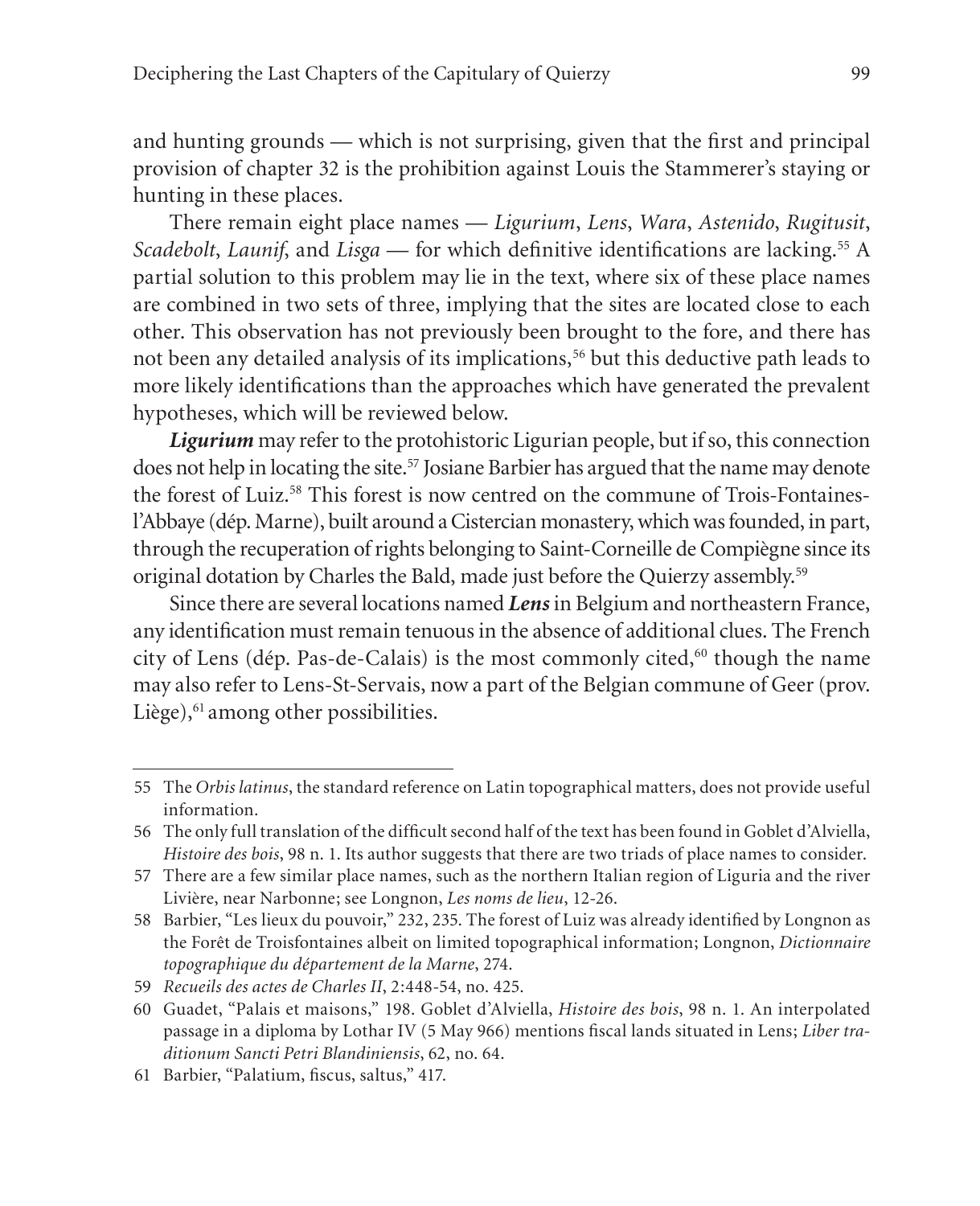Locating *Wara* poses the same problem, but on a larger scale. The term seems to originate in the Celtic word *vabero* (small stream) or *vabris*, 62 a term which came to designate marshes and, eventually, uncultivated, infertile lands.<sup>63</sup> Modern names deriving from it are ubiquitous in the francophone part of Europe, notably as *Voivre* or *Woëvre*, but other variations are possible.<sup>64</sup> Here again, additional clues are needed.

In itself, the name *Astenido* does not permit a definite identification.<sup>65</sup> Among the possible locations, Staneux, near the Belgian town of Theux (prov. Liège) has received recent, credible support.<sup>66</sup> Alternatively, the reference may be to the small commune of Esneux (prov. Liège), which was identified as *Astanido* in a charter by Louis the Pious.<sup>67</sup> Similar place names abound.

*Rugitusit* also remains enigmatic, and even the etymology is uncertain.<sup>68</sup> The stem may relate to a *Ruggis mansum*, which is mentioned in a diploma by King Henry I of France and thus may have been located in the Belgian hamlet of Rugge (comm. Avelgem); $69$  a stream in that area is also called Rugge or Larugge.<sup>70</sup> However, without further support, the identification cannot be confirmed.

*Scadebolt* is a case for which there is a solution. It is plausible that at some point in the chain of transmission a minor mistake was made in copying the text prior to the early seventeenth-century printed edition, which is the oldest extant version of the capitulary. A minor transcription error may have substituted the form *Scadebolt* for

<sup>62</sup> Lebel, "Onomastique," 717.

<sup>63</sup> Du Cange, *Glossarium mediae et infimae latinitatis*, s.v. *vaura* 'ager sterilis, incultus.'

<sup>64</sup> The name Wara may refer to the forest of Voivre, near the Ardennes, or to *Wasda*/*Waes* in the county of Gent; see Maury, *Les forêts de la Gaule*, 59, 104, 186. Alternatively, the location may have been close to the commune of Warcq, near Charleville-Mézières; see Guadet, "Palais et maisons," 210. The name may also refer to a forest of Vabres, close to Verdun (dép. Meuse); Pécheur, *Annales*  1:485 n. 3. Other identifications are also possible.

<sup>65</sup> Buirette, *Histoire de la ville*, 7-17. Desnoyers, "Topographie ecclésiastique," 206, 211-20. Guadet, "Palais et maisons," 188. Maury, *Les forêts de la Gaule*, 104. Pécheur, *Annales*, 1:485 n. 3.

<sup>66</sup> Müller-Kehlen, *Die Ardennen*, 104 n. 53. For an early reference, see Grandgagnage, *Mémoire sur les anciens noms*, 16-17.

<sup>67</sup> *Recueil des chartes de l'abbaye de Stavelot-Malmedy*, 1:63-67, no. 25; 161-63, no. 70.

<sup>68</sup> Without citing supporting evidence, Guadet suggests, "Peut-être le même que *Reisteste*, Rethel, sur l'Aisne, près de Reims"; Guadet, "Palais et maisons," 205, though his identifications have often not been upheld by subsequent research. Similarly, Pécheur suggests that the name was *Regitestensi* (Rethel), positing a scribal error; Pécheur, *Annales*, 1:485 n. 4.

<sup>69</sup> Vercauteren, "Étude critique sur un diplôme," 210.

<sup>70</sup> Mansion, *Oud-gentsche naamkunde*, 180. Pirenne, "Note sur un manuscrit," 75, l. 25.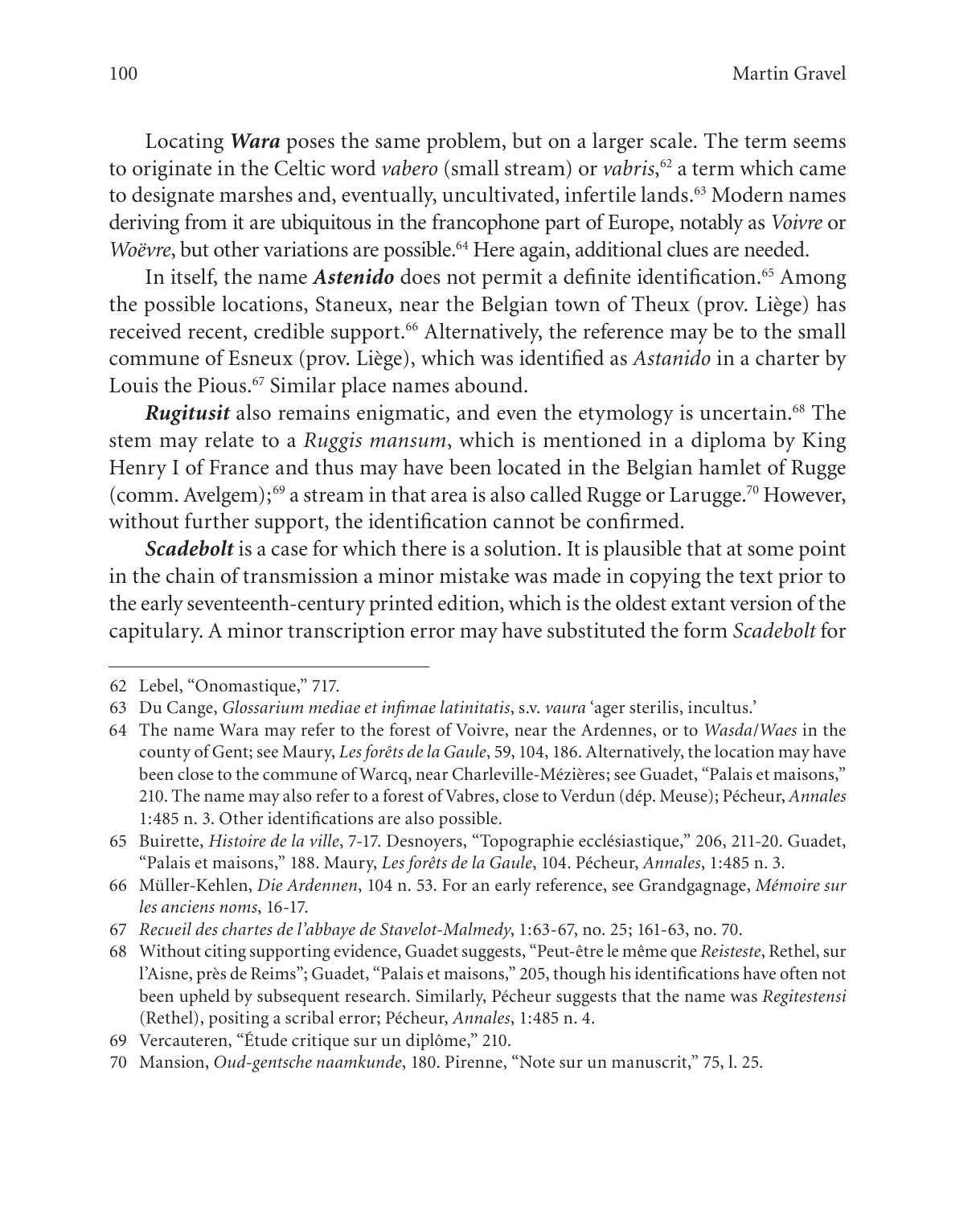an original *Scalde*-*holt*, that is, 'forest by the Schelde.'71 Many locations are named in reference to the river Escaut (Fr.) or Schelde (Du.), and there is in fact a *Sceldeholt* in the diploma of King Henry I mentioned above.72 A charter by Abbot Einhard of St. Peter in Gent refers to the same piece of woodland, contributing additional geographical information that makes it possible to locate this estate between the river Lys and the Escaut, or Schelde, midway between the modern cities of Gent and Roubaix.73

The location of *Launif* cannot be determined. No such place is mentioned in the topographical dictionaries<sup>74</sup> or in any recent studies. According to Goblet d'Alviella, it may be in the Flemish region, but this hypothesis has not been substantiated.75

For *Lisga***,** however, three possibilities stand out. The name may refer to the Forêt de Laigue (dép. Oise), the *Lisica sylva* between the palaces of Quierzy and Compiègne, near the forest of Cuise.76 Alternatively, it may correspond to the hamlet Le Lys, southwest from Compiègne, fifty kilometres down the Oise river. This location is first documented in the late eighth century, and it is close to a wooded area of the same name, known for its hunting activities in the seventeenth and eighteenth centuries.77 As a third option, the root *Lis-* may refer to the river Lys, which drains into the Schelde rather than the Oise, and thus the *Lisga* would be the Lisganaw — Lys-Gau — near the better documented *Scadebolt* estate.78 Although all three identifications seem reasonable, the last seems preferable: since *Lisga* appears at the end of the list of places in chapter 32, it would be counterintuitive to locate it in the

<sup>71</sup> Goblet d'Alviella, *Histoire des bois*, 98. Maury, *Les forêts de la Gaule*, 58-59.

<sup>72</sup> See note 69. *Holt*, cognate of *Holz* (Ger.) and *hout* (Du.).

<sup>73</sup> Vercauteren refers to it in his study of the diploma by King Henry (see note 69). For an edition of the text, see *Liber traditionum Sancti Petri Blandiniensis*, 10-15, no. 5. For confirmation of the localization, see Mansion, *Oud-gentsche naamkunde*, 127, 157; Dhondt, "Het ontstaan," 551 n. 12.

<sup>74</sup> One exception, but without identification and topographical argument, is mentioned in Guadet, "Palais et maisons," 198.

<sup>75</sup> Goblet d'Alviella, *Histoire des bois*, 98.

<sup>76</sup> Lambert, *Dictionnaire topographique du département de l'Oise*, 297-98, no. 1957. Maury, *Les forêts de la Gaule*, 100. Goblet d'Alviella, *Histoire des bois*, 84. Barbier, "Palatium, fiscus, saltus," 420-21. Guadet tentatively identifies it as the forest of the Yvelines, west of Paris; Guadet, "Palais et maisons," 198.

<sup>77</sup> Lambert, *Dictionnaire topographique du département de l'Oise*, 317-18, no. 2079-80.

<sup>78</sup> Goblet d'Alviella, *Histoire des bois*, 98. Maury, *Les forêts de la Gaule*, 59. This third, possible identification for *Lisga* is supported in a seminal article by Higounet, "Les forêts," 361. A papal bull of John XV, dated 993, mentions a *pagus listrogaugiensis*, in the vicinity of Gent, between the Lys and the Schelde; for the text of the bull, see Pirenne, "Note sur un manuscrit," 119.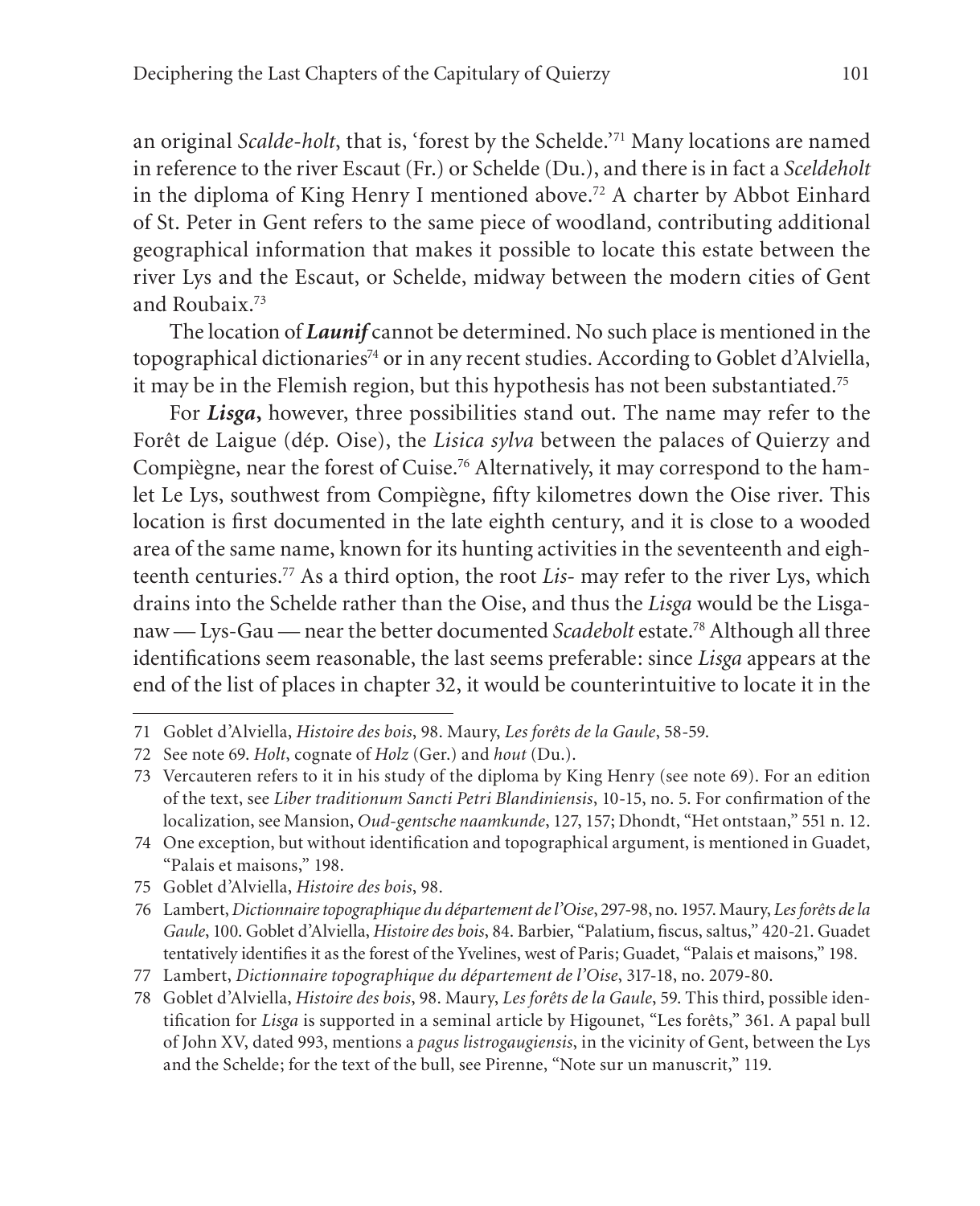102 Martin Gravel

vicinity of Quierzy and Compiègne, which are mentioned at the beginning. Within the geographical construct of the capitulary, it seems more plausible to place *Lisga* in Flanders than in the heartland of Charles the Bald's kingdom.

With solid, self-evident identifications lacking and some of the tentative ones being contradictory, there is no obvious way to choose among them. However, the last observation concerning *Lisga* suggests a solution. Since the places named do not follow each other in a random list, but rather conform to a coherent geographical principle, certain hypotheses about these locations can be developed. Taken together, the geographical pattern made by the locations of the palaces mentioned in the capitulary and identified with certainty — from Quierzy to Crécy — indicates that Charles the Bald was concerned about palaces and forests situated along the river Oise, the river Aisne, and the new frontier established at Meersen in 870. If the efforts made to locate the lesserknown places are oriented accordingly and if the location hypotheses are tested by using this geographical logic, it becomes possible to identify those that make up a set. It is highly unlikely that another region of Gaul could permit such coherent groupings.

The geographical logic of the text offers additional clues. For instance, the text presents two groups of three minor *villae.* First, there is the triad of *Lens*, *Wara*, and *Astenidum*, where Louis the Stammerer is allowed to take pigs and game. Then, there is the second triad of *Rugitusit*, *Scadebolt*, and *Launif*, where he may take only a limited amount and only if he is just passing through the area. It seems improbable that the person composing this chapter would have brought together far-distant locations, on the sole principle of common restrictions. It is more likely that they are also geographically close, that they are treated as a group because they are, in fact, parts of the same local lodging and hunting structure. This possibility is supported by the fact that the proposed locations form a pattern.

If the first group is considered as a geographically coherent set, it can be convincingly located in modern Wallonia, where Lens-Saint-Servais and Esneux are a day's walk (30 km) from each other. In the same general area, there is a river called La Warche and also the commune of Wavre (prov. Brabant wallon).79 It is not possible to choose among the numerous plausible identifications for *Wara* in this specific region. Nonetheless, if the identification of *Lens* as Lens-Saint-Servais and of *Astenidum* as Esneux is adopted and if *Wara* is presumed to be in the vicinity of these two, the association of the three locations can be explained as completing a 'Walloon triad.'

<sup>79</sup> The Forêt de Wavre, located in this area, has been known by this name since the twelfth century; see Vander Linden, "La forêt," 209-10.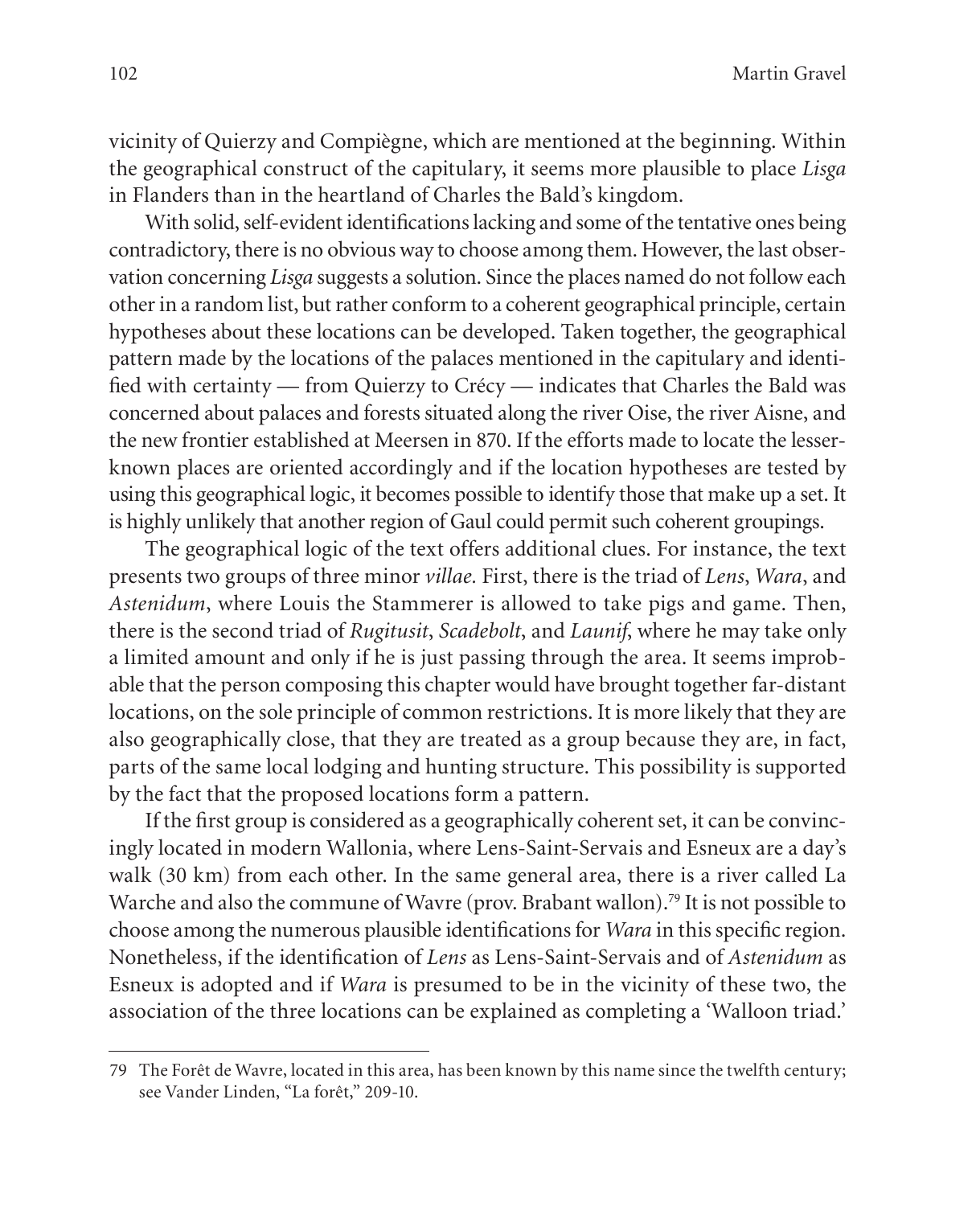The same process suggests that the second group of three makes a 'Flemish triad,' located in the Schelde region upriver from Gent. According to the same principle, *Scadebolt* can be identified as a 'forest by the Schelde' and *Rugitusit* as a place related to the hamlet of Rugge, located 30 kilometres away from *Scadebolt*. *Launif* remains unidentified, but the possibility that it was located in Flanders gains support.<sup>80</sup>

All in all, it appears that the individuals responsible for assembling this list had three criteria in mind: the importance of the sites (from *palatia* to *villae*), their proximity to the Oise valley, and the level of the limitations imposed on Louis the Stammerer. Its structure appears to move from important central palaces in the Oise valley, where all is forbidden, to peripheral estates where some activities are tolerated. The former are mostly located in the region where Charles the Bald's palaces were concentrated, while the latter are widely dispersed but forming a northeastern arc centred on Quierzy. This general distribution becomes evident when the opposite ends of the list are considered: Quierzy, Servais, Compiègne . . . *Launif*, Crécy, *Lisga*. maps



*Figure 1*. Geographical distribution of the sites mentioned in the capitulary of Quierzy (cap. 32). Map courtesy of Oana Besnea.

<sup>80</sup> The possibility of this Flemish triad was first suggested by Goblet d'Alviella, *Histoire des bois*, 98.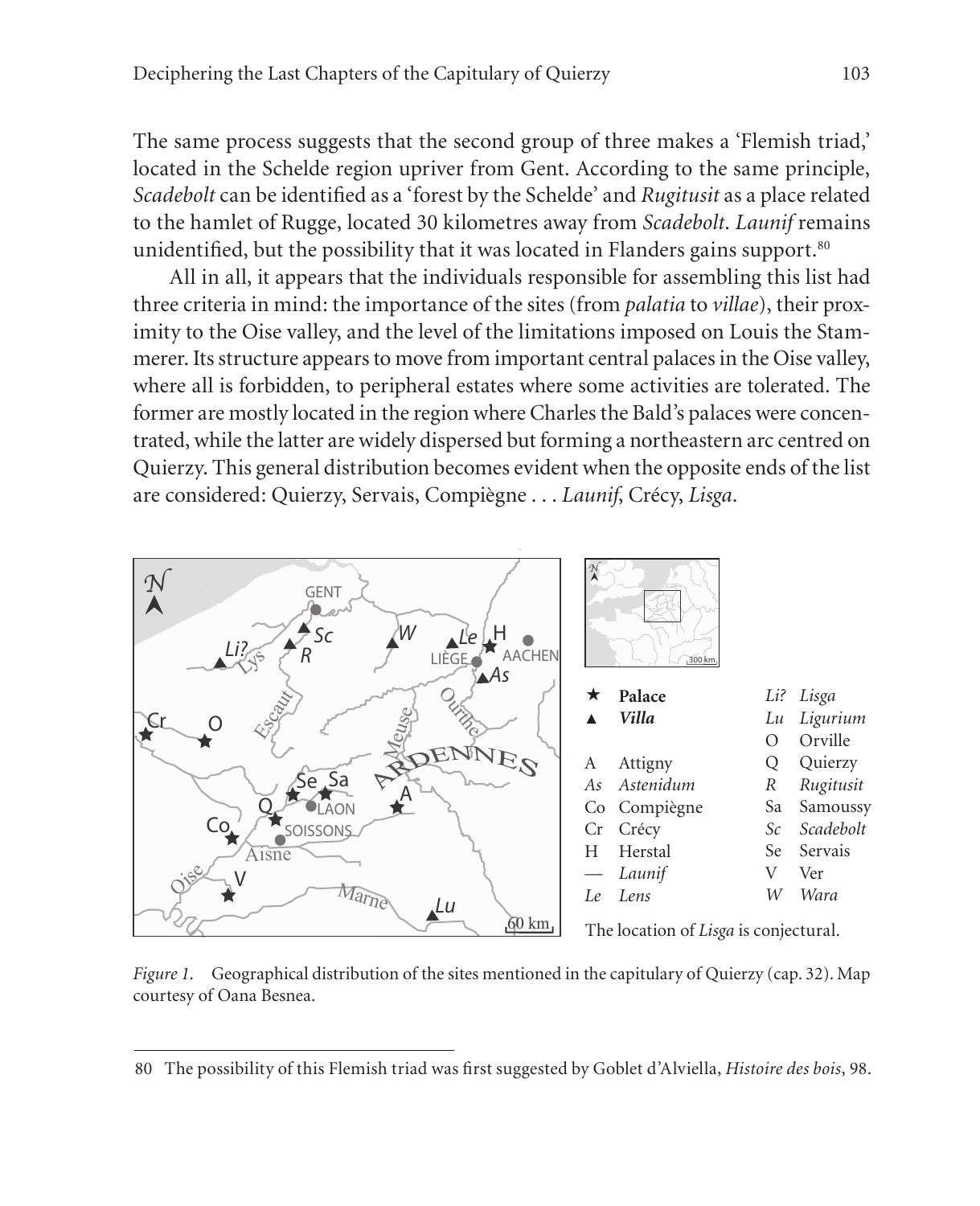The obvious inference is that Charles the Bald did not want his son to usurp his role on his own land, but that he could grant Louis some space in peripheral regions where his own control was more indirect. Thus, economic and administrative considerations are not the determining factors for the list. Rather, the Quierzy capitulary is all politics.

Given this political explanation of chapter 32, its preoccupation with Louis the Stammerer's access to the pigs raised on royal estates also becomes explicable: fresh pork was the most important ingredient for political banquets. In practice, once pigs were two or three years old, they were fattened during one last autumn spent in the woods, feeding on acorns, chestnuts, beechnuts, and the like. Come December, they were killed, and a good supply of pork was salted. This can be observed in the descriptions of the palaces already mentioned — the *Brevium exempla* — where salted pork carcasses of the previous year are almost as numerous as live, mature pigs.<sup>81</sup> However, this normal cycle notwithstanding, pigs could be slaughtered at any time of the year, because they are the only domestic animals which do not have any other function: they do not grow wool, give milk, lay eggs, or pull carts or ploughs. Properly roasted, pork played a symbolic role at the prince's table. Venison had a similar function but was much less present.<sup>82</sup> The Celtic, Roman, and Germanic pillars of ninth-century Frankish culture all considered the pig an important symbol of wealth and power.<sup>83</sup> Boiled salted pork was common fare, but roasted fresh pork was a prestigious, festive repast to share among the elite.<sup>84</sup> It must have been an important resource for any powerful man intent on developing political connections through feasts. Thus, an emphasis on limiting Louis's ability to access food appropriate for ceremonial occasions fits well with the capitulary's effort to limit Louis's opportunity to hunt. Charles was aware of the potential for relationship-building inherent in both the hunt and the feast. Hunting grounds and feasting halls were important nexus of political networking. Charles clearly did not want his son to develop too strong a following in the Frankish heartland, especially while he was preparing to send Louis to Italy to be made king, probably as a permanent arrangement,<sup>85</sup> and controlling the number of pigs that Louis could roast in Francia was an efficient way to limit the number of aristocrats he could entertain and build alliances with.

<sup>81</sup> See note 37. *MGH Capit*. *I*, 254-56, no. 128, cap. 25-35.

<sup>82</sup> Gautier, "Manger de la viande," 299-301.

<sup>83</sup> Sergent, "Le porc indo-européen," 11-23.

<sup>84</sup> Montanari, *La faim*, 26-31.

<sup>85</sup> *MGH Capit. II*, 359, no. 281, cap. 14.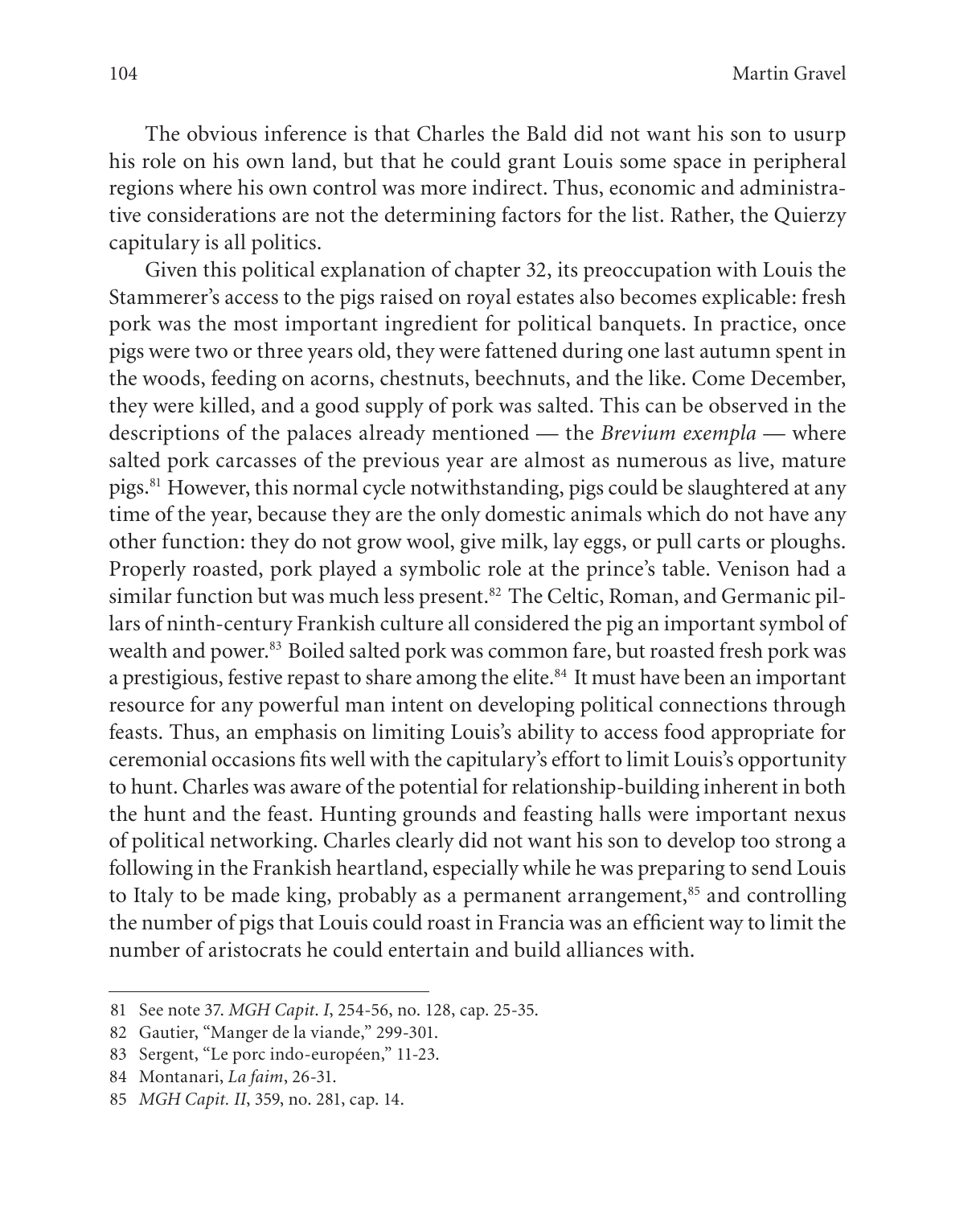This also explains the last chapter (cap. 33). Charles the Bald did not ask Count Adelelmus to record the number of pigs and wild beasts taken by Louis because he wanted to keep his manorial accounts tidy. This was a task for local, lower-ranking officers, such as the *iudici* often mentioned in the capitulary *De villis* as being in charge of the administration of palatial domains. By perusing such a tally, Charles could hope to deduce precise information on the networking his son had engaged in while he was away. One could not honour important men and their retinues without hosting a feast commensurate with their expectations of royal largesse. Had Adelelmus reported that Louis had roasted fifty pigs at Compiègne — a disallowed act in a prohibited hall — Charles would have been able to infer that a conspiracy was afoot: with its 75 kilograms of meat, each animal could feed fifty people.<sup>86</sup> When a powerful prince banqueted in grand style — with many guests attending — political implications were to be expected.

Approaching this text from a political angle also helps explain its geographical logic. It has already been pointed out that as the palatial core of Charles's kingdom, the Oise valley was essentially put out of bounds for Louis the Stammerer. A careful reading reveals additional interesting information about Charles's list of palaces, forests, and *villae.* It describes an outward trajectory from the centre to the periphery: from Quierzy, where the emperor's assembly took place, towards the frontier established at Meersen in 870. Considering this trajectory in light of Charles's political aims offers a plausible explanation for the prohibitions imposed on Louis.

Along with Quierzy and its neighbouring forests, the list mentions three other important palaces of Charles the Bald's reign, each being directly or indirectly related to a hunting reserve: Servais with the region of Laon, Compiègne with the forest of Cuise, and Samoussy with the unnamed adjacent grounds where Louis is not permitted to hunt. All these palaces and reserves border on the ancient forest of the *Sylvanecti*, the central hunting grounds of the Carolingians since Charlemagne.<sup>87</sup> Imbued with a strong symbolism, this central area is Charles's prerogative.

<sup>86</sup> This approximation is based on the extensive archaeozoological data collected in Audoin-Rouzeau, "Élevage et alimentation," 145-46. It contradicts an earlier evaluation that came to a third of that weight, before losses due to butchering and cooking; Brühl, *Fodrum, gistum*, 1:174-77. Brühl underestimated the size of pigs, while overestimating the amount of meat courtiers ate. One cannot eat five and a half pounds of meat every day — along with bread, beer, and the usual accompaniments — unless one trains as a high-performance athlete. For other errors of this magnitude in evaluating medieval food consumption, see Gautier, *Alimentations*, 57-60.

<sup>87</sup> Le Jan, "Espaces sauvages," 39 map 1, 49.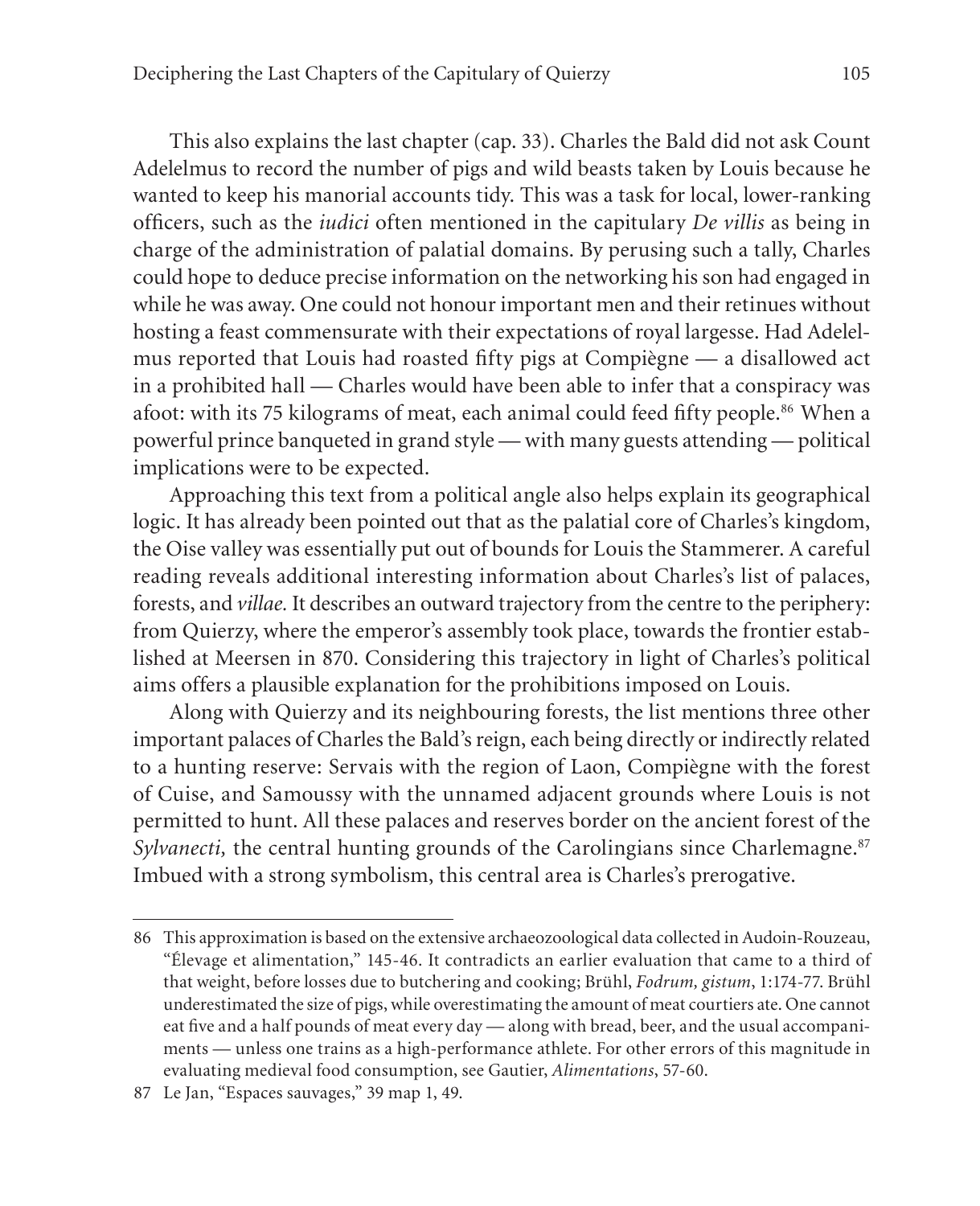An important change occurs with the mention of the estate of Orville, where Louis is granted limited access, but only if he is just passing through the area. At Attigny, he can hunt "a little," and at Ver, he can kill only domesticated pigs. At these estates, he has to stay within the limits permitted by his father; in other words, he has to act with filial modesty, not regal pomp. Of course, Louis can command some respect, and in important palaces, too, but this is because the list has moved outside of the palatial core of the Oise, where Charles was predominant.<sup>88</sup>

The limited licence to hunt and feast also applies in the Ardennes forests, but here again, it holds only if Louis is just passing through. After the Ardennes, the capitulary moves on to the forest of Luiz. The list now extends far to the east, a good week's travel from Quierzy. Unsurprisingly, Louis is finally given unrestricted rights to hunt and take pigs. This follows the principle applied to the previous three palaces: Charles the Bald's main preoccupation was with the elites capable of converging on the core region of the Oise and Aisne, where his most important palaces and forests were located. Farther away from this centre, Louis is afforded more room to manoeuvre.

After Luiz, the list turns towards the northeasterly reaches of the realm. Herstal is a major palace from a Carolingian historical perspective, but Charles had only recently gained control of it, as a result of the Meersen agreement. After 870, he did not spend much time there, but in 876, he used it as a refuge for Queen Richildis, while he marched towards disaster at Andernach.<sup>89</sup> This, and the fact that he refused all access to Herstal to Louis the Stammerer in the capitulary of Quierzy, point to the possibility that he was thinking of using it as his own base for Lotharingian politics.

It is tempting to imagine that the second part of the list, starting with Herstal, has a Lotharingian orientation. It would fit with the political context, determined by Charles's ambitions to take control of the traditional Frankish heartland. At Quierzy, Charles seems to have given Louis the Stammerer limited access to a series of estates, because he felt his son could serve as his proxy in this disputed area, exactly as Louis had done in 875, when Charles sent him to Lotharingia before leaving for Italy to seize the imperial title for himself.<sup>90</sup> As unreliable as Louis was, he was Charles's

<sup>88</sup> Travelling from Orville from Quierzy via Amiens, a distance of approximately 120 kilometres, would take three to five days. Concerning the speed of movement in the Carolingian world, see Gravel, *Distances*, 83-92.

<sup>89</sup> *Annales de Saint-Bertin*, a. 876.

<sup>90</sup> McCarthy, "Power and Kingship," 24, 49.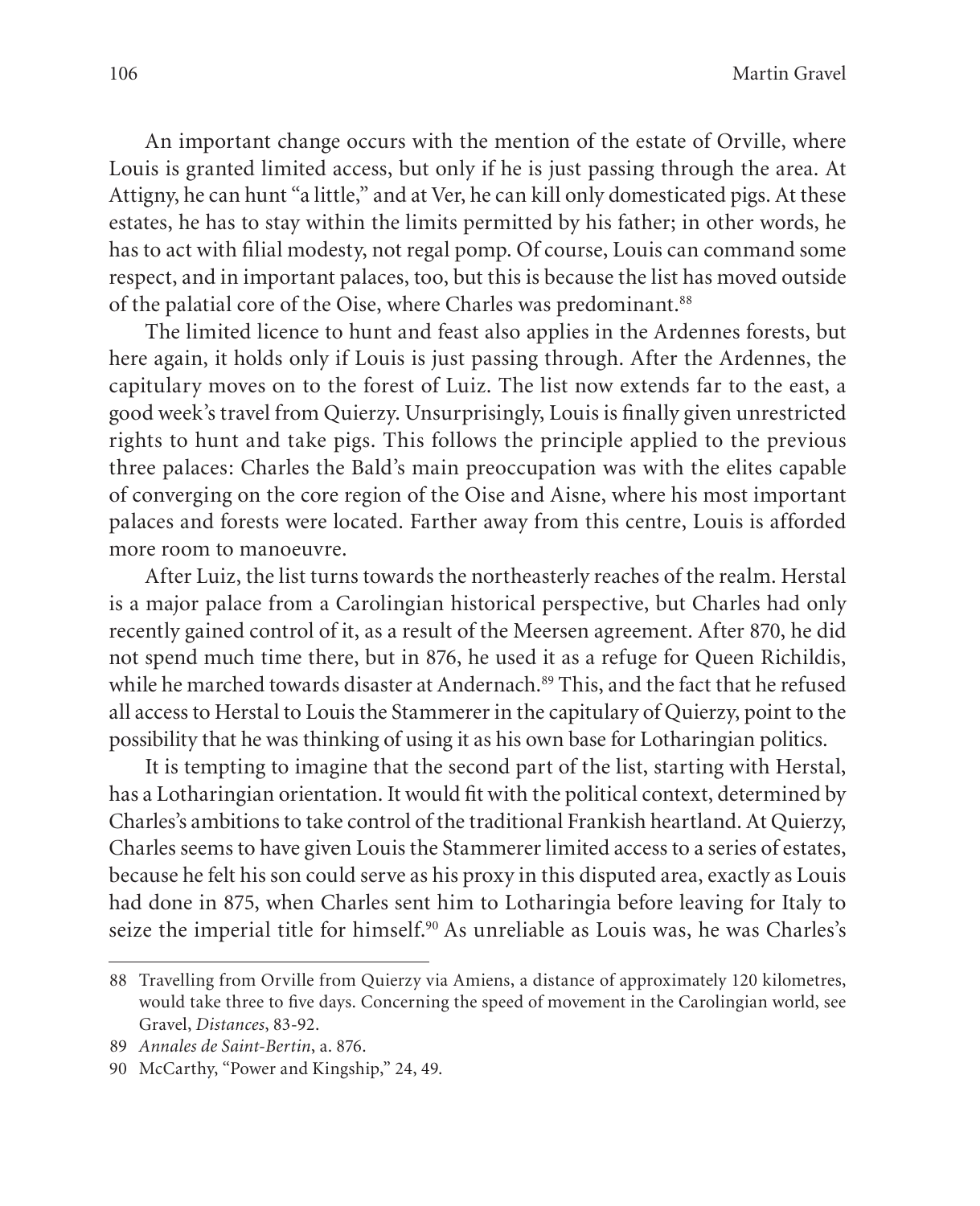heir apparent. Besides, sending him to an area where Charles did not already have the backing of the local elite could not do much harm, especially since Louis was not likely to put down roots there: he was destined to reign in Italy. Since Charles was having difficulty securing new, important relations in Lothar's former realm,<sup>91</sup> he may have been considering a carefully monitored Louis as a temporary expedient to hold the region.<sup>92</sup> This hypothesis accommodates the fact that Charles granted his son only limited access to the three estates of the 'Flemish triad.' These localities were close to Gent, the seat of Louis's brother-in-law, Count Baldwin of Flanders. It is possible that Charles did not want to antagonize such a powerful count — his sonin-law — mentioned in the capitulary as one of the *fideles* responsible for cooperating with Louis during his Italian expedition. $93$ 

Reading chapters 32 and 33 in light of the geographical clustering gives insight into the geo-political concerns animating Charles's plans. It is tempting to see this list as beginning with a first section concerning the major palaces of the core region, followed by a second section on major palaces outside the core region, and ending with a third section of mostly minor estates and hunting grounds situated in the recently acquired lands on the Lotharingian frontier. The first section is all prohibitions, while the second permits limited access without prestige and the third allows limited but less restricted access with more opportunities to build connections.

However, a few places named in the list seem to disrupt this logic. Crécy was part of Charles's realm before Meersen. In relation to the Oise-Aisne core, it was a minor, peripheral location. Consequently, it might have been included in the middle section of the list, together with Luiz, rather than at the end. Perhaps it was overlooked at first; after all, the list was probably composed on the spot, without a precise draft to ensure that every location was mentioned in its rightful place.

The case of Attigny is puzzling. It was one of Charles's three major palaces, along with Quierzy and Compiègne, and considering that it is not located very far from the Oise valley, it could have been mentioned in the first part of the list, along with the other important sites that were forbidden to Louis. But it is in the second part of the list, and while Charles did not want Louis to linger at Attigny, he did leave

<sup>92</sup> In contested regions, palaces had a role to play in expressing political control; see Barbier, "Les lieux du pouvoir," 239.

<sup>93</sup> *MGH Capit. II*, 359, no. 281, cap. 15. I am indebted to Régine Le Jan for the idea concerning the possible importance of Baldwin in this arrangement.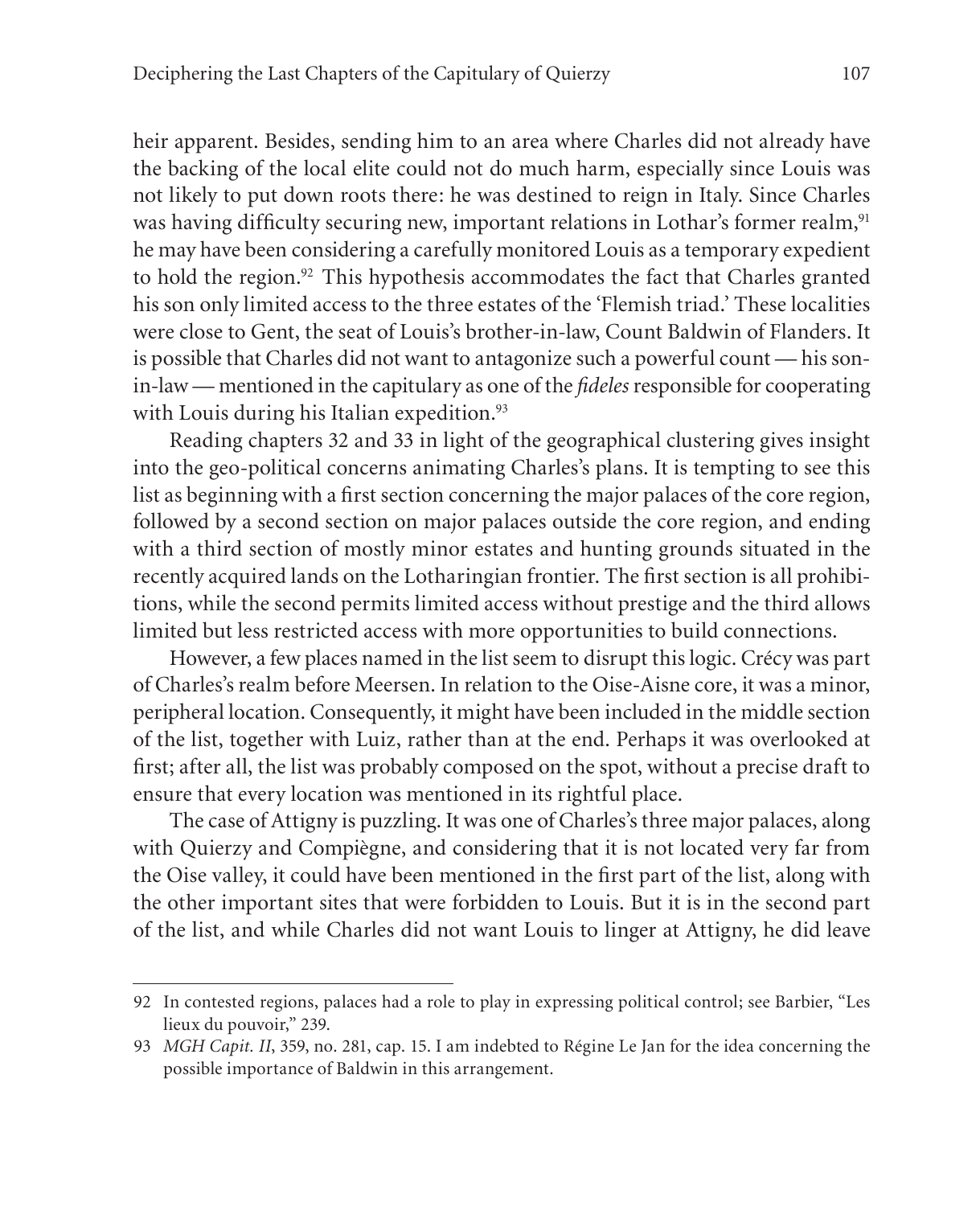him some leeway: he could "hunt a little" (*parum caciet*). Why so? The events of the previous years suggest a plausible, though tentative, explanation. Before Charles annexed the western part of Lotharingia in 870, Attigny was on the frontier between the realms. None of Charles's other palaces was located as close to the Meuse valley. Attigny could be defined as a bridgehead for Charles's eastward networking efforts.<sup>94</sup> Its border location was both an asset and a difficulty. Louis the German also considered it significant. His invasion of 858 brought him to Attigny, and in 875, he went so far as to celebrate Christmas there,<sup>95</sup> probably using the opportunity to develop his relations with the local aristocracy.<sup>96</sup> Thus, in 877, this important frontier site had just been marked by the presence of Charles's enemy brother. I would propose that Charles was uncomfortably aware of Louis the German's lingering presence at the site. As he was preparing for his new Italian venture, he was certainly wary of an encore: Louis's sons could use Charles's absence to move in. I would suggest that Charles saw his own son's presence at Attigny as a deterrent, and perhaps as a way to remove any mark of East Frankish control. Charles would rather send his unruly heir than let the memory of his brother's incursion linger in this disputed palace. Between Louis the German's first and second invasion of Attigny, Charles made sure he stayed there almost every year himself, though he was much less systematic after the second invasion. Unable to be present in 877, he may have preferred to have his son Louis visit in his stead.

Lastly, the list's obvious omissions must be considered. Many well-known West Carolingian palaces (including Corbeny, Verbery, Ponthion, Valenciennes, and Clichy) are not mentioned. Although they were on Charles the Bald's itineraries, they were not as important as Quierzy, Compiègne, and Attigny. In the last years of his life, Charles did not visit them as often as he did these last three, and he did not invest as much energy in affirming their symbolic significance.<sup>97</sup> Quierzy had long been a key meeting-place for assemblies and diplomatic encounters, and, from 859

<sup>94</sup> The most recent, extensive research on this site does suggest this; see Barbier, "Palais et fisc," 142-45.

<sup>95</sup> Hartmann, *Ludwig der Deutsche*, 51, 121.

<sup>96</sup> Le Jan, "Élites et révoltes," 416-17.

<sup>97</sup> Barbier has tabulated Charles the Bald's stays at his palaces, listing eight at Verberie as compared to thirty-two at Compiègne. Verberie seems to have been in favour from 850 to 858; see Barbier, "Domaines royaux," 27-29.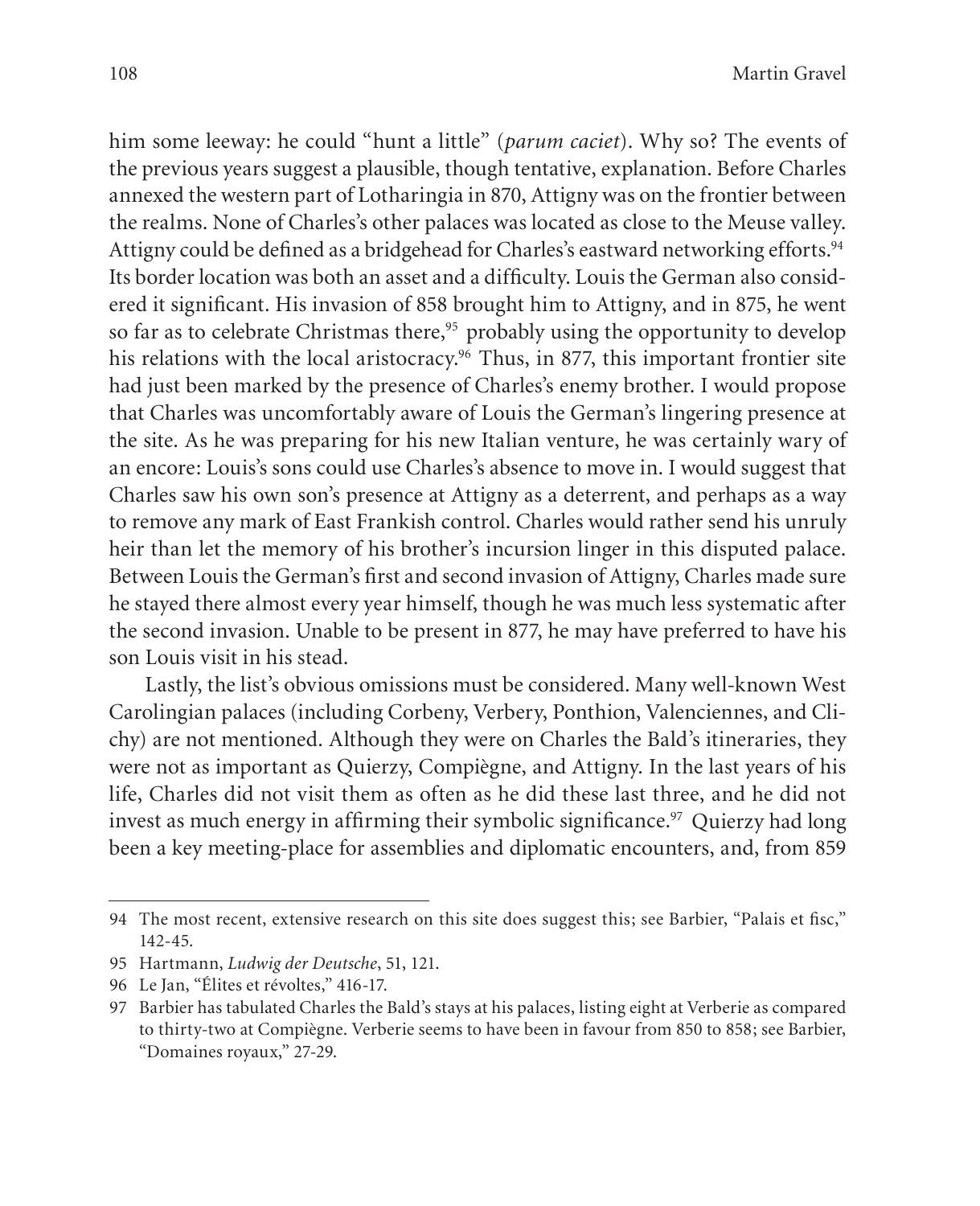onwards, Charles visited Attigny almost every year; of course, in 876-877, he made Compiègne his own, personal Aachen. From that perspective, it appears that certain neglected sites are very close to those mentioned along with their reserves, and this could justify their omission. It may have been considered redundant to mention Verberie, since it is so close to Compiègne and Cuise. The same could be said of Corbeny in relation to Attigny. If this is the correct explanation, it tends to support the idea that hunting, together with feasting, is at the core of the list's rationale: the important consideration may have been to keep Louis out of the *Sylvanecti* reserves.

Clichy, Basiu, and Ponthion may, at this moment in Charles's reign, have been too far from the general area covered by the capitulary. Similarly, there was perhaps no incentive to mention Valenciennes and Douzy because Charles the Bald did not visit them regularly in his last years. Admittedly, for lack of complementary information, most of the silences of chapter 32 remain beyond the historian's reach.

The relationship between the monarch's presence and the political significance of a palace can be hard to grasp. Of course, there is plentiful information to determine when and for how long rulers stayed at particular palaces, and it is sometimes known what they did there: convene assemblies, hear plaintiffs, receive ambassadors, and so forth. But assessing the political impact of the monarch's physical presence remains difficult. Chapter 32 of Charles the Bald's capitulary of Quierzy is one of the rare shreds of textual evidence that reveal the relationship between effective presence, political symbolism, and the "power of place."<sup>98</sup> Its set of prescriptions shows that Charles the Bald had a sense of the relative symbolic significance of his palaces and hunting grounds and that he could use them as a tool to develop political strategies. Charles's calculations about the significance of his residences provide an analytical key which we can use to unlock the meaning of the use of other sites. In particular, Charles's use of the palaces and reserves mentioned in the capitulary emphasizes the importance of the political over the economic. It deserves more than the usual, subsidiary footnote. If nothing else, chapter 32 testifies to the Carolingian flair for winning political support — and to the role of hunting and feasting in Carolingian politics.

#### *Université Paris 8 Vincennes – Saint-Denis*

<sup>98</sup> Ehlers, "Having the King," 8-9.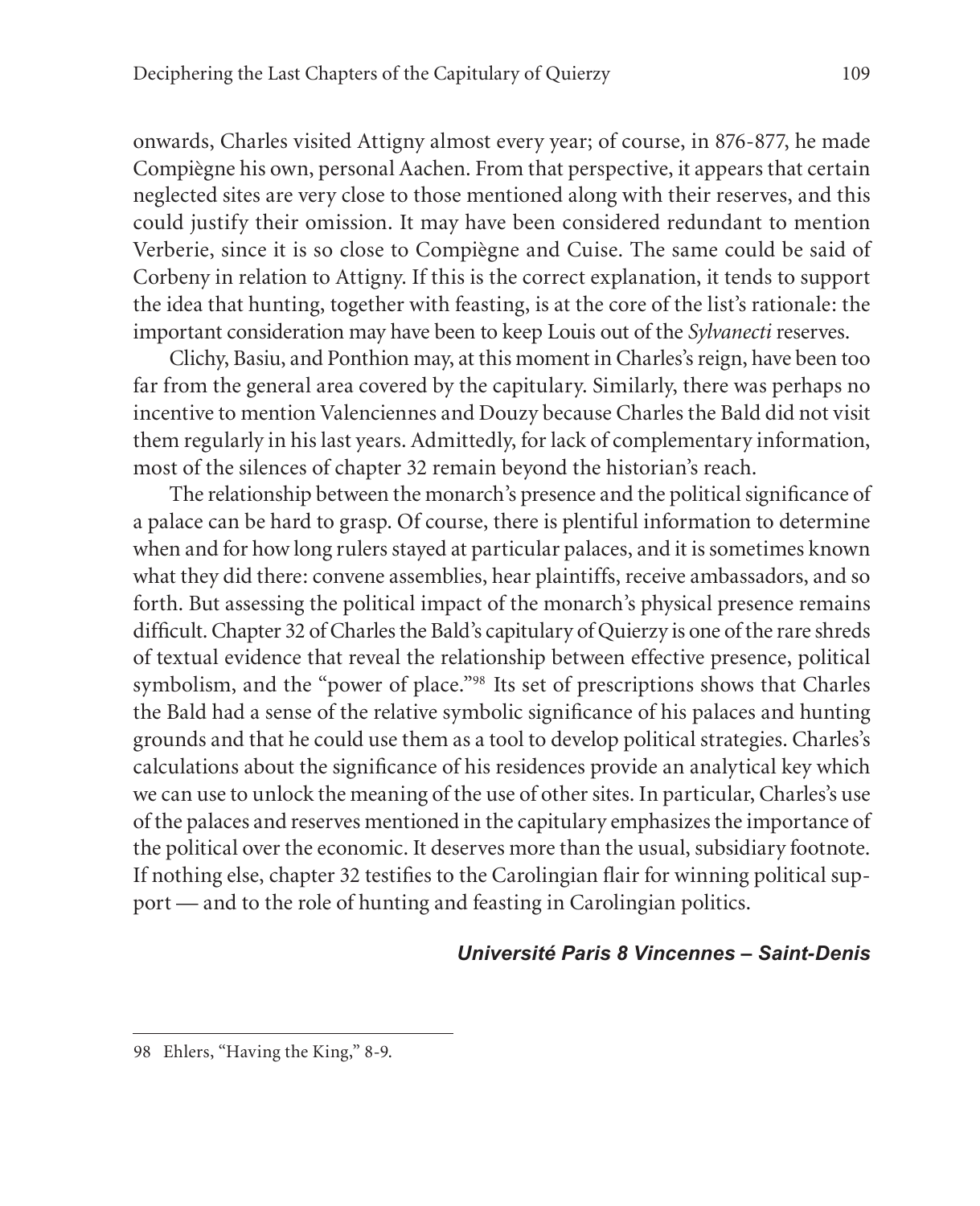### **Bibliography**

#### *Primary Sources*

- *Actes de Louis II le Bègue, Louis III et Carloman II. Rois de France (877-884).* Ed. F. Grat, J. de Font-Réaulx, G. Tessier, and R.-H. Bautier. Paris: Imprimerie nationale, 1978.
- *Annales de Saint-Bertin*. Ed. F. Grat, J. Vielliard, S. Clémencet, and L. Levillain. Paris: Klincksieck, 1964.
- *Capitulare de villis. Codex guelferbitanis 254 helmstadensis der Herzog August Bibliothek Wolfenbüttel.* Ed. C. Brühl. Stuttgart: Müller und Schindler, 1971.
- Hincmar of Reims. "Ad Ludovicum Balbum regem." *PL* 125:983D-990B.
- *Karoli Calvi et successorum aliquot Franciae regum capitula.* Ed. J. Sirmond. Paris: Cramoisy, 1623.
- *Liber traditionum Sancti Petri Blandiniensis. Livre des donations faites à l'abbaye de Saint-Pierre de Gand depuis ses origines jusqu'au XIe siècle, avec des additions jusqu'en 1273.* Ed. A. Fayen. Gent: Meyer-Van Loo, 1906.
- *MGH Capit. I*. *Monumenta Germaniae historica. Legum sectio II. Capitularia regum Francorum I.* Ed. Alfred Boretius and V. Krause. Hanover: Hahn, 1883.
- *MGH Capit. II*. *Monumenta Germaniae historica. Legum sectio II. Capitularia regum Francorum II.* Ed. Alfred Boretius and V. Krause. Hanover: Hahn, 1897.
- *MGH LL nat. Germ.* 4.1. *Monumenta Germaniae historica. Legum sectio I. Leges nationum germanicarum IV/1. Pactus legis salicae.* Ed. K. A. Eckhardt. Hanover: Hahn, 1962.
- *Ordines coronationis Franciae: Texts and Ordines for the Coronation of Frankish and French Kings and Queens in the Middle Ages*. Ed. Richard A. Jackson. 2 vols. Philadelphia: Univ. of Pennsylvania Press, 1995-2000.
- *Recueil des chartes de l'abbaye de Stavelot-Malmedy.* Ed. Ch.-G. Roland and J. Halkin. Brussels: Kiessling, 1909-1930.
- *Recueils des actes de Charles II le Chauve, roi de France (840-877)*. Ed. A. Giry, M. Prou, G. Tessier. Paris: Imprimerie nationale, 1943-1955.

#### *Secondary Sources*

- Airlie, Stuart. "The Aristocracy in the Service of the State in the Carolingian Period." In *Staat im frühen Mittelalter,* edited by Stuart Airlie, Walter Pohl, and Helmut Reimitz, 93-111. Vienna: Verlag der österreichischen Akademie der Wissenschaften, 2006.
	- ———. "The Palace of Memory: The Carolingian Court as Political Centre." In *Courts and Regions in Medieval Europe,* edited by Sarah Rees Jones, Richard Marks, and A. J. Minnis, 1-20. Woodbridge: York Medieval Press, 2000.
- Audoin-Rouzeau, Frédérique. "Compter et mesurer les os animaux. Pour une histoire de l'élevage et de l'alimentation en Europe de l'Antiquité aux Temps Modernes." *Histoire et mesure* 10, no. 3-4 (1995): 277-312.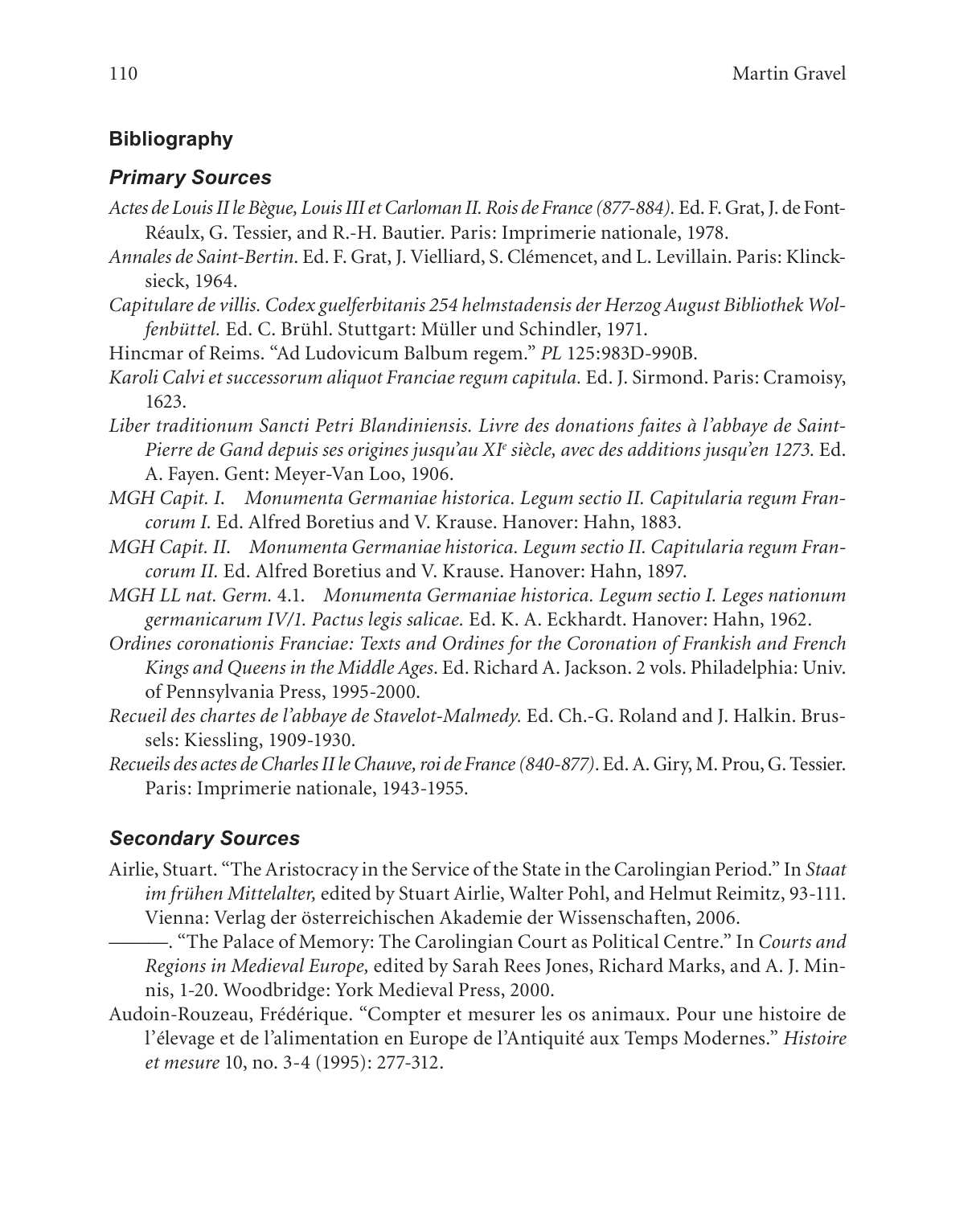———. "Élevage et alimentation dans l'espace européen au Moyen Âge. Cartographie des ossements animaux." In *Milieux naturels, espaces sociaux. Études offertes à Robert Delort,* edited by Élisabeth Mornet and Franco Morenzoni, 143-59. Paris: Publications de la Sorbonne, 1997.

- Barbier, Josiane. "Domaines royaux et palais de la région de Compiègne (VI°-X° siècles)." *Bulletin de la Société historique de Compiègne* 29 (1985): 9-31.
	- ———. "Les lieux du pouvoir en Gaule franque. L'exemple des palais." In *Deutsche Königspfalzen: Beiträge zu ihrer historischen und archäologischen Erforschung*. Vol. 8, *Places of Power – Orte der Herrschaft – Lieux du pouvoir,* edited by Caspar Ehlers, 227-46. Göttingen: Vandenhoeck & Ruprecht, 2007.
- ———. "Palais et fisc à l'époque carolingienne: Attigny." *Bibliothèque de l'École des chartes* 140 (1982): 133-62.
- ———. "Palatium, fiscus, saltus. Recherches sur le fisc entre Loire et Meuse du VI<sup>e</sup> au Xe siècle*."* PhD diss., Université de Paris-IV-Sorbonne, 1994.
- ———. "Le système palatial franc: genèse et fonctionnement dans le nord-ouest du *regnum*." *Bibliothèque de l'École des chartes* 148 (1990): 245-99.
- Bautier, Robert-Henri. "Les itinéraires des souverains et les palais royaux en 'France occidentale,' de 877 à 936." In *Palais royaux et princiers au Moyen Âge,* edited by Annie Renoux, 99-110. Le Mans: Publications de l'Université du Maine, 1996.
- Bord, Lucien-Jean, and Jean-Pierre Mugg. *La chasse au Moyen Âge.* Paris: Gerfaut, 2008.
- Bourgeois, Émile. *Le capitulaire de Kiersy-sur-Oise (877). Étude sur l'État et le régime politique de la société carolingienne à la fin du IXe siècle d'après la législation de Charles le Chauve*. Paris: Hachette, 1885.
- Brühl, Carlrichard. *Fodrum, gistum, servitium regis: Studien zu den wirtschaftlichen Grundlagen des Königstums im Frankenreich und in den fränkischen Nachfolgestaaten Deutschland, Frankreich und Italien vom 6. bis zur Mitte des 14. Jahrhunderts*. 3 vols. Cologne: Böhlau, 1968.
- ———. "Die Herrscheritinerare." In *Popoli e paesi nella cultura altomedievale*, 615-45. Spoleto: Presso la sede del Centro, 1983.
- ———. "Karolingische Miszellen I: Die Vorgänge in Westfranken beim Thronwechsel des Jahres 877." *Deutsches Archiv für Erforschung des Mittelalters* 44, no. 2 (1988): 355-89.
- ———. "Königspfalz und Bischofstadt in fränkischer Zeit." *Rheinische Vierteljahrsblätter* 23 (1958): 161-274.
- Buirette, Claude. *Histoire de la ville de Sainte-Ménéhould et de ses environs.* Sainte-Ménéhould: Poignée-Darnauld, 1837.
- Davis, Jennifer R. *Charlemagne's Practice of Empire.* Cambridge: Cambridge Univ. Press (forthcoming).
- De Loisne, Auguste. *Dictionnaire topographique du département du Pas-de-Calais.* Paris: Imprimerie nationale, 1907.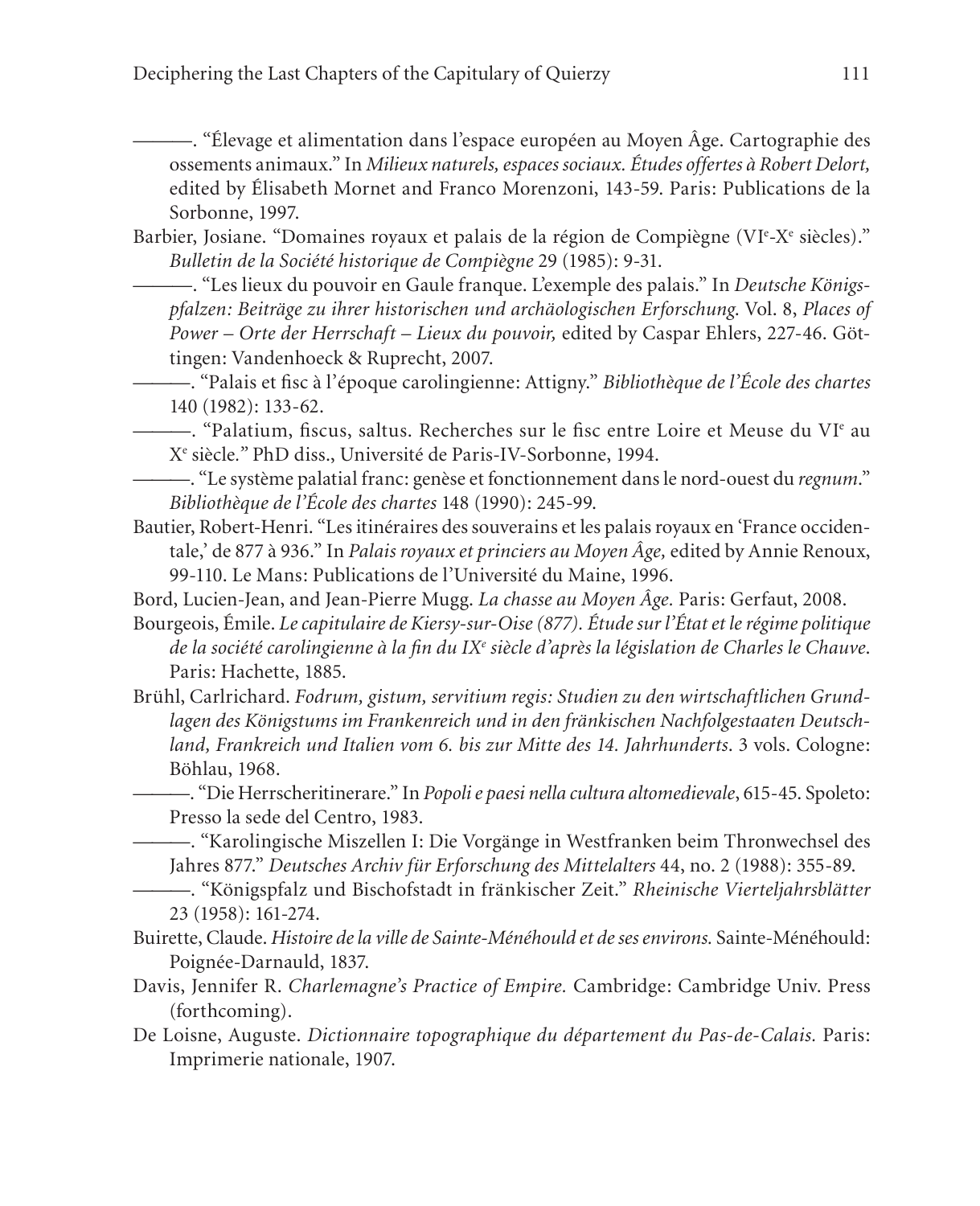Delort, Robert. *Les animaux ont une histoire.* Paris: Seuil, 1984.

- ———. "Les facteurs éco-biologiques de l'espace." In *Uomo e spazio nell'alto Medioevo*, 69-90. Spoleto: Centro italiano di studi sull'alto Medioevo, 2003.
- Depreux, Philippe. "Le 'siège du royaume': enjeux politiques et symboliques de la désignation des lieux de pouvoir comme *sedes regni* en Occident (VIe -XIIe siècle)." In *Les villes capitales au Moyen Âge,* edited by Patrick Boucheron, 303-26. Paris: Publications de la Sorbonne, 2006.
- Desnoyers, J. "Topographie ecclésiastique de la France pendant le Moyen Âge et dans les temps modernes jusqu'en 1790. IIe partie, Les Belgiques et les Germanies." *Annuaire historique* 23 (1859): 1-236.
- *Deutsche Königspfalzen: Beiträge zu ihrer historischen und archäologischen Erforschung*. 8 vols. Göttingen: Vandenhoeck & Ruprecht, 1963-2007.
- Devisse, Jean. *Hincmar, archevêque de Reims 845-882*. 3 vols. Genève: Droz, 1976.
- Devroey, Jean-Pierre. *Économie rurale et société dans l'Europe franque (VIe -IXe siècles).* Paris: Belin, 2003.
- Dhondt, J. "Het ontstaan van het Vorstendom Vlaanderen." *Revue belge de philologie et d'histoire* 20, no. 3-4 (1941): 533-72.
- Du Cange, Charles du Fresne, et al. *Glossarium mediae et infimae latinitatis*. New edition. Niort: L. Favre, 1883-1887. Available at <http://ducange.enc.sorbonne.fr/>.
- Ehlers, Caspar. "Having the King Losing the King." *Viator* 33 (2002): 1-42.
- Fałkowski, Wojciech. "La monarchie en crise permanente. Les Carolingiens après la mort de Charles le Chauve." In *Le monde carolingien: Bilan, perspectives, champs de recherches,* edited by Wojciech Fałkowski and Yves Sassier, 333-55. Turnhout: Brepols, 2009.
- Fustel de Coulanges, Numa-Denis. *Nouvelles recherches sur quelques problèmes d'histoire*. 2nd edition. Paris: Hachette, 1923.
- Garnier, Jacques. *Dictionnaire topographique du département de la Somme.* Amiens: Lemer, 1867-1878.
- Gautier, Alban. *Alimentations médiévales Ve -XVIe siècles.* Paris: Ellipses, 2009.
- ———. "Manger de la viande, signe extérieur de richesse? Le cas des Îles britanniques." In *Les élites et la richesse au Haut Moyen Âge*, edited by Jean-Pierre Devroey, Laurent Feller, and Régine Le Jan, 285-303. Turnhout: Brepols, 2010.
- Giese, Wolfgang. "Die designativen Nachfolgeregelungen der Karolinger 714-979." *Deutsches Archiv für Erforschung des Mittelalters* 64 (2008): 437-511.
- Goblet d'Alviella, Félix. *Histoire des bois et forêts de Belgique*. Vol. 1, *Des origines à la fin du régime autrichien.* Brussels: Lamertin, 1927.
- Goldberg, Eric J. "Louis the Pious and the Hunt." *Speculum* 88, no. 3 (2013): 613-43.
- Gorissen, P. "Encore la clause ardennaise du traité de Meersen." *Le Moyen Âge* 55 (1949): 1-4.
- Grandgagnage, Charles. *Mémoire sur les anciens noms de lieux dans la Belgique orientale.* Brussels: Académie royale de Belgique, 1855.
- Gravel, Martin. *Distances, rencontres, communications. Réaliser l'Empire sous Charlemagne et Louis le Pieux.* Turnhout: Brepols, 2012.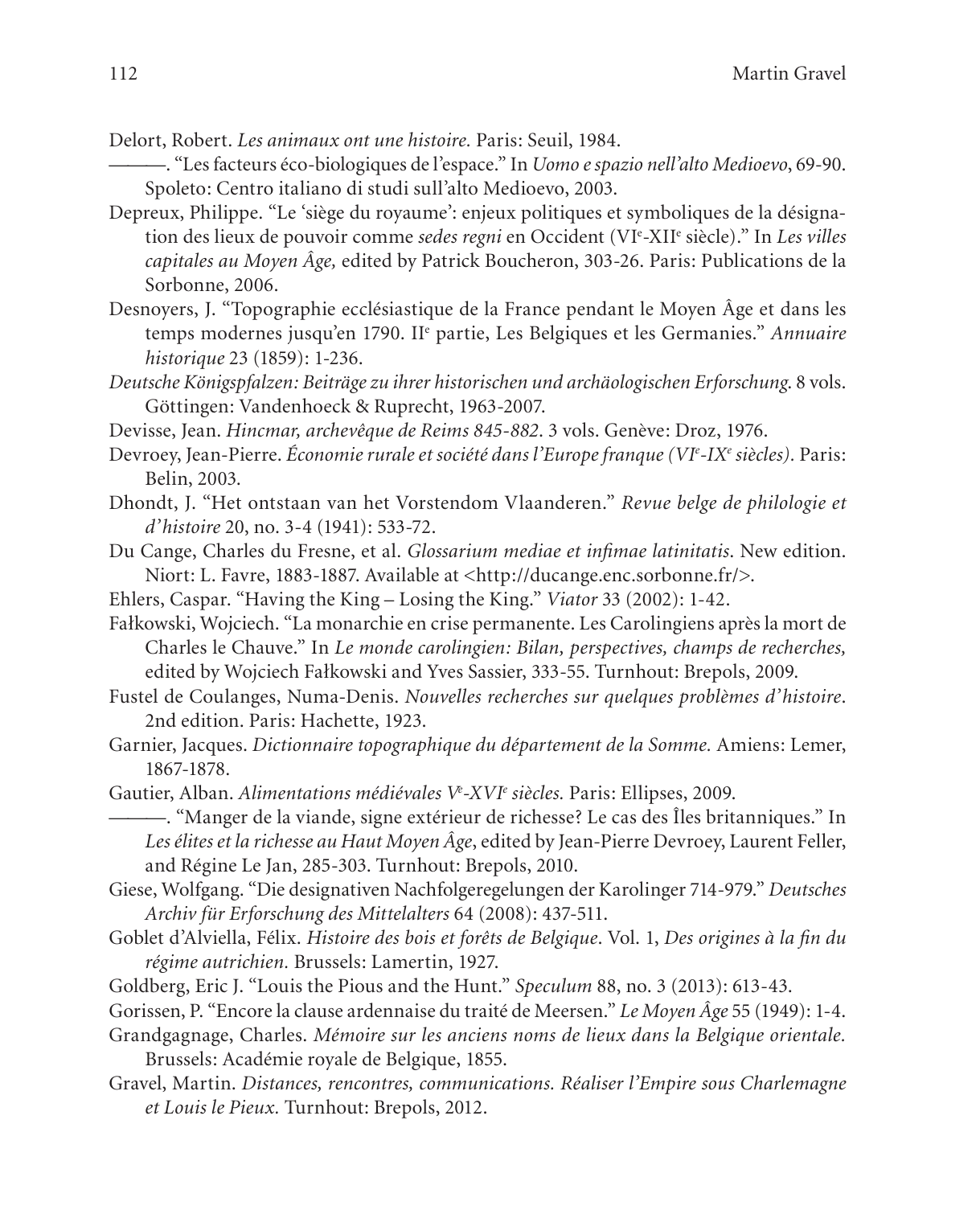Guadet, J. "Palais et maisons des rois de France." *Annuaire historique* 5 (1841): 185-210.

- Guerreau, Alain. "Les structures de base de la chasse médiévale." In *La chasse au Moyen Âge. Société, traités, symboles,* edited by Agostino Paravicini Bagliani and Baudouin Van den Abeele, 25-32. Florence: Edizioni del Galluzzo, 2000.
- Guillot, Olivier. "Dans l'avant X<sup>e</sup> siècle du royaume de l'ouest franc. Autour de Coulaines (843) et de Quierzy (877)." In *Arcana imperii (IVe -XIe siècle)*, 455-510. Limoges: Presses universitaires de Limoges, 2003.
- Guizard-Duchamp, Fabrice. "Louis le Pieux roi-chasseur: Gestes et politique chez les Carolingiens." *Revue belge de philologie et d'histoire* 85, no. 3-4 (2007): 521-38.
- ———. "Les parcs à gibier carolingiens d'après les sources narratives." In *Forêt et chasse. Xe -XXe siècle,* edited by Andrée Corvol, 17-27. Paris: L'Harmattan, 2004.

Hartmann, Wilfried. *Ludwig der Deutsche.* Darmstadt: Primus, 2002.

- Hauck, Karl. "Tiergärten im Pfalzbereich." In *Deutsche Königspfalzen: Beiträge zu ihrer historischen und archäologischen Erforschung*. Vol. 1: 30-74. Göttingen: Vandenhoeck & Ruprecht, 1963.
- Higounet, Charles. "Les forêts de l'Europe occidentale du Ve au XIe siècle." In *Agricoltura e mondo rurale in Occidente nell'alto Medioevo,* 343-98. Spoleto: Presso la sede del Centro, 1966.
- Innes, Matthew. "People, Places and Power in Carolingian Society." In *Topographies of Power in the Early Middle Ages,* edited by Mayke de Jong, Frans Theuws, and Carine van Rhijn, 397-437. Leiden: Brill, 2001.
- Joye, Sylvie. *La femme ravie. Le mariage par rapt dans les sociétés occidentales du haut Moyen Âge.* Turnhout: Brepols, 2012.
- Kasten, Brigitte. *Königssöhne und Königsherrschaft: Untersuchungen zur Teilhabe am Reich in der Merowinger- und Karolingerzeit.* Hanover: Hahn, 1997.
- Lambert, Émile. *Dictionnaire topographique du département de l'Oise.* Amiens: Musée de Picardie, 1982.
- Le Jan, Régine. "Élites et révoltes à l'époque carolingienne: crise des élites ou crise des modèles?" In *Les élites au haut Moyen Âge. Crises et renouvellements,* edited by François Bougard, Laurent Feller, and Régine Le Jan, 403-23. Turnhout: Brepols, 2006.

———. "Espaces sauvages et chasses royales dans le Nord de la France, VII°-IX° siècles." *Revue du Nord* 62 (1980): 35-60.

- Lebel, Paul. "Onomastique." In *L'histoire et ses méthodes,* edited by Charles Samaran, 677- 723. Paris: Pléiade, 1961.
- Longnon, Auguste. *Dictionnaire topographique du département de la Marne.* Paris: Imprimerie nationale, 1891.
- ———. *Les noms de lieu de la France. Leur origine, leur signification, leurs transformations.* Paris: Champion, 1929.
- Mansion, Joseph. *Oud-gentsche naamkunde. Bijdrage tot de kennis van het Oud-Nederlandsch.* The Hague: Nijhoff, 1924.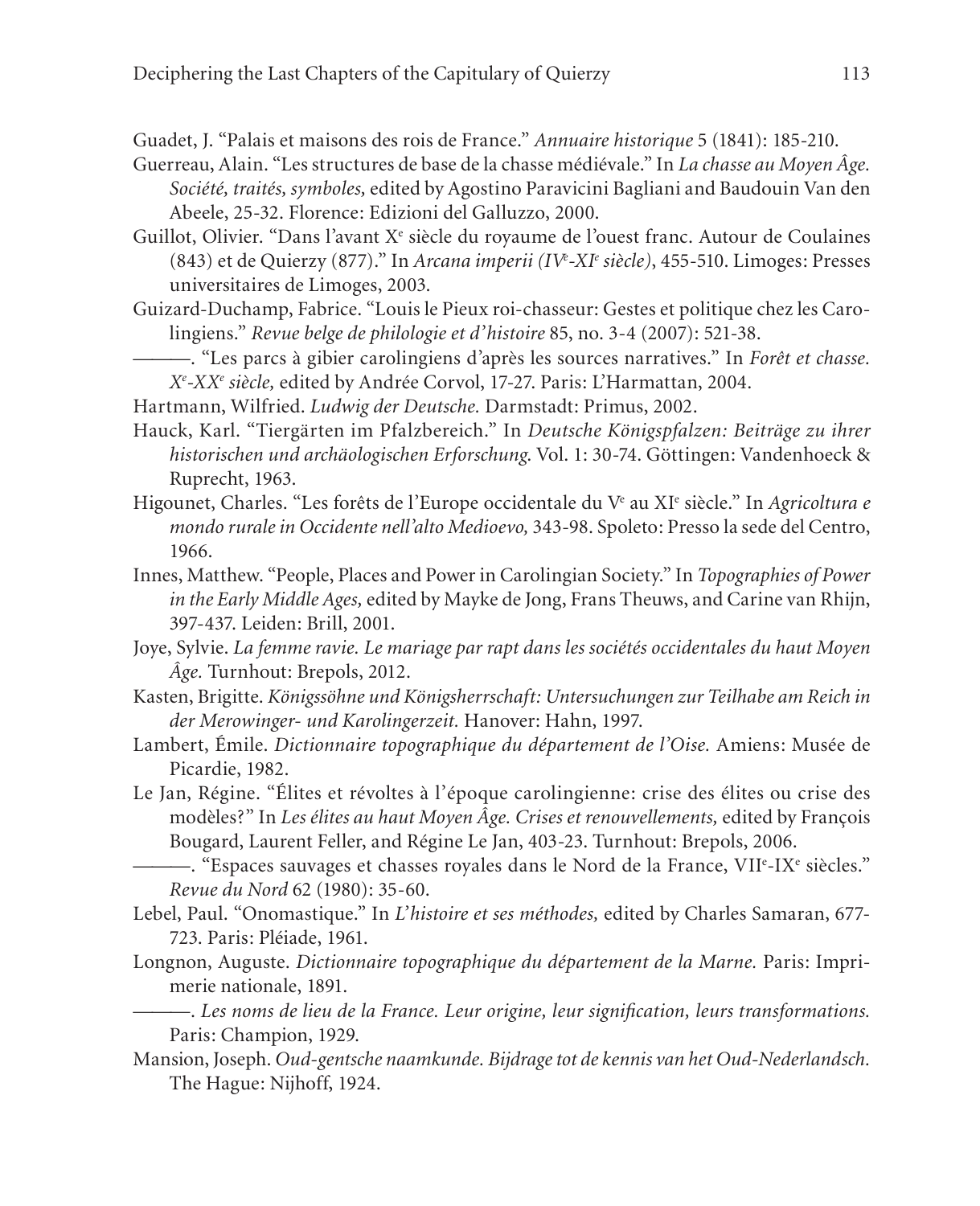- Martino, Adriana Beatriz. "La comida y la bebida en los tiempos carolingios." In *Manger et boire au Moyen Âge*. Vol. 2, *Cuisine, manières de table, régimes alimentaires*, edited by D. Menjot, 183-95. Paris: Belles lettres, 1984.
- Matton, Auguste. *Dictionnaire topographique du département de l'Aisne.* Paris: Imprimerie nationale, 1871.
- Maury, L.-F. Alfred. *Les forêts de la Gaule et de l'ancienne France. Aperçu sur leur histoire, leur topographie et la législation qui les a réglés, suivi d'un tableau alphabétique des forêts et des bois principaux*. Paris: Jean de Bonnot, 1867.
- McCarthy, Margaret J. "Power and Kingship under Louis the Stammerer, 877-879." PhD diss., Cambridge Univ., 2011.
- McKitterick, Rosamond. *Charlemagne: The Formation of a European Identity.* Cambridge: Cambridge Univ. Press, 2008.
- Montanari, Massimo. *La faim et l'abondance. Histoire de l'alimentation en Europe*. Trans. by Maurice Aymard. Paris: Seuil, 1995.
- Mordek, Hubert. *Bibliotheca capitularium regum Francorum manuscripta: Überlieferung und Traditionszusammenhang der fränkischen Herrschererlasse.* Munich: Monumenta Germaniae Historica, 1995.
- Müller-Kehlen, Helga. *Die Ardennen im Frühmittelalter: Untersuchungen zum Königsgut in einem karolingischen Kernland.* Göttingen: Vandenhoeck & Ruprecht, 1973.
- Nelson, Janet L. "Aachen as a Place of Power." In *Topographies of Power in the Early Middle Ages,* edited by Mayke de Jong, Frans Theuws, and Carine van Rhijn, 217-41. Leiden: Brill, 2001.
- ———. *Charles the Bald.* London: Longman, 1992.
- ———. "La mort de Charles le Chauve." *Médiévales* 31 (1996): 53-66.
- ———. "A Tale of Two Princes: Politics, Text and Ideology in a Carolingian Annal." *Studies in Medieval and Renaissance History,* n.s. 10 (1988): 105-41.
- Noël, René. "Deux grandes forêts du nord de la Gaule franque: la *Silua Arduenna* et la *Carbonaria*." In *Clovis. Histoire et Mémoire: Le baptême de Clovis, l'événement*, edited by Michel Rouche, 631-69. Paris: Presses de l'Université de Paris-Sorbonne, 1997.
- *Orbis latinus: Lexikon lateinischer geographischer Namen des Mittelalters und der Neuzeit.* Ed. J. G. Graesse, Th. Benedict, H. Plechl. Rev. edition. Braunschweig: Klinkhardt & Biermann, 1972.
- Pécheur, Louis-Victor. *Annales du diocèse de Soissons*. Vol. 1. Soissons: Morel, 1863.
- Petit-Dutaillis, Charles. "De la signification du mot 'forêt' à l'époque franque. Examen critique d'une théorie allemande sur la transition de la propriété collective à la propriété privée." *Bibliothèque de l'École des chartes* 76 (1915): 97-152.
- Pirenne, Henri. "Note sur un manuscrit de l'abbaye de Saint-Pierre de Gand." *Bulletin de la Commission royale d'histoire*, 5<sup>th</sup> ser., 5 (1895): 107-53.
- Renoux, Annie. "Aux marches du palais. Des mots, des concepts et des réalités fonctionnelles et structurelles," In *Aux marches du palais. Qu'est-ce qu'un palais médiéval? Données historiques et archéologiques,* edited by Annie Renoux, 9-20. Le Mans: Publications du LHAM, 2001.